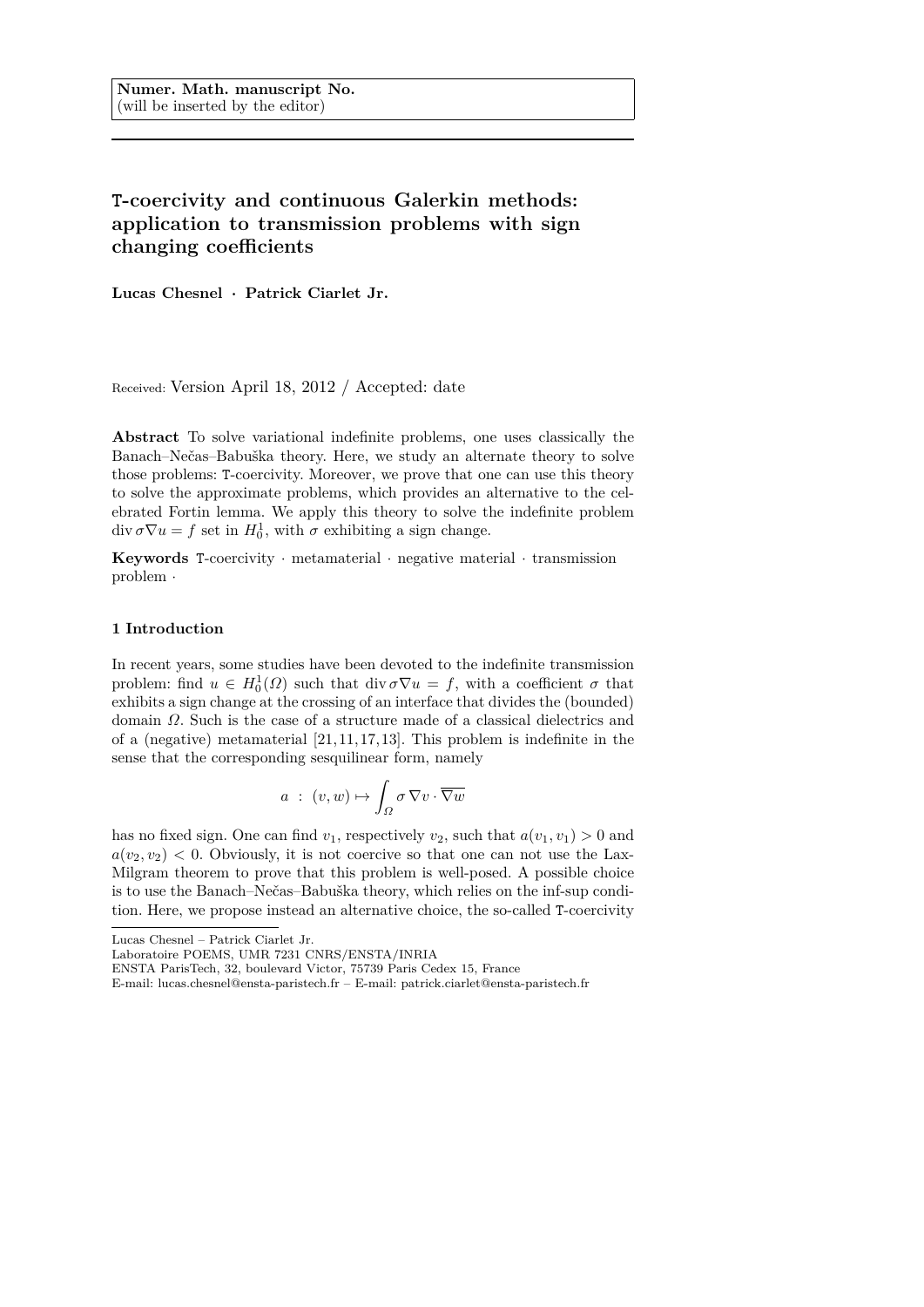theory [3, 1] to solve the problem, which relies on the use of explicit inf-sup operators. Interestingly, it can also be used to prove the convergence of finite element discretizations [3, 20].

In this paper, we first reformulate the standard well-posedness theory within the T-coercivity framework. Then, we explain how can one use this approach to solve the approximate problems and to prove the convergence of the approximate solutions to the exact solution. Next, we apply these results to the indefinite transmission problem set in  $H_0^1(\Omega)$  with a piecewise constant coefficient  $\sigma$ . For the exact problem, we investigate some reference configurations to explain the results we have obtained in terms of the applicability of the method: its well-posedness (possibly in the Fredholm sense) depends critically on the value of the ratio between the positive values and the negative values of  $\sigma$ . We also introduce different approaches to solve numerically the problem using the finite element method. They rely either on the use of special meshes, or on the introduction of some dissipation, which amounts to adding some well-chosen imaginary number to  $\sigma$ . We finally devote our attention to the range of applicability of those discrete approaches, thus complementing the results of [3, 20]. In the process, we provide error estimates, which we observe numerically on some examples.

# **2 General framework**

Below, we recall some very standard tools of functional analysis dealing with the well-posedness of an abstract Problem (usually written as a variational formulation), which we reformulate using the theory of T-coercivity [3]. Then, we derive results on a class of indefinite problems by studying their wellposedness via T-coercivity (cf. §3.2).

#### 2.1 Starting point

Let *V* and *W* be two Hilbert spaces with inner product  $(\cdot, \cdot)_V$  and  $(\cdot, \cdot)_W$ . We denote  $\|\cdot\|_V$  and  $\|\cdot\|_W$  the associated norms and by  $\mathcal{L}(V, W)$  the vector space of continuous (linear) operators from *V* to *W*. Let us introduce  $a(\cdot, \cdot)$ a continuous sesquilinear form over  $V \times W$  and  $f \in W'$ . Here,  $W'$  refers to the topological dual space of W. The duality pairing is denoted  $\langle \cdot, \cdot \rangle$  and the norm is defined by

$$
||f||_{W'} := \sup_{w \in W \setminus \{0\}} \frac{|\langle f, w \rangle|}{||w||_W}
$$

We consider the variational problem

$$
\begin{cases} Find \ u \in V \ such \ that \\ \forall w \in W, \ a(u, w) = \langle f, w \rangle. \end{cases} \tag{1}
$$

*.*

First, let us recall a classical definition below.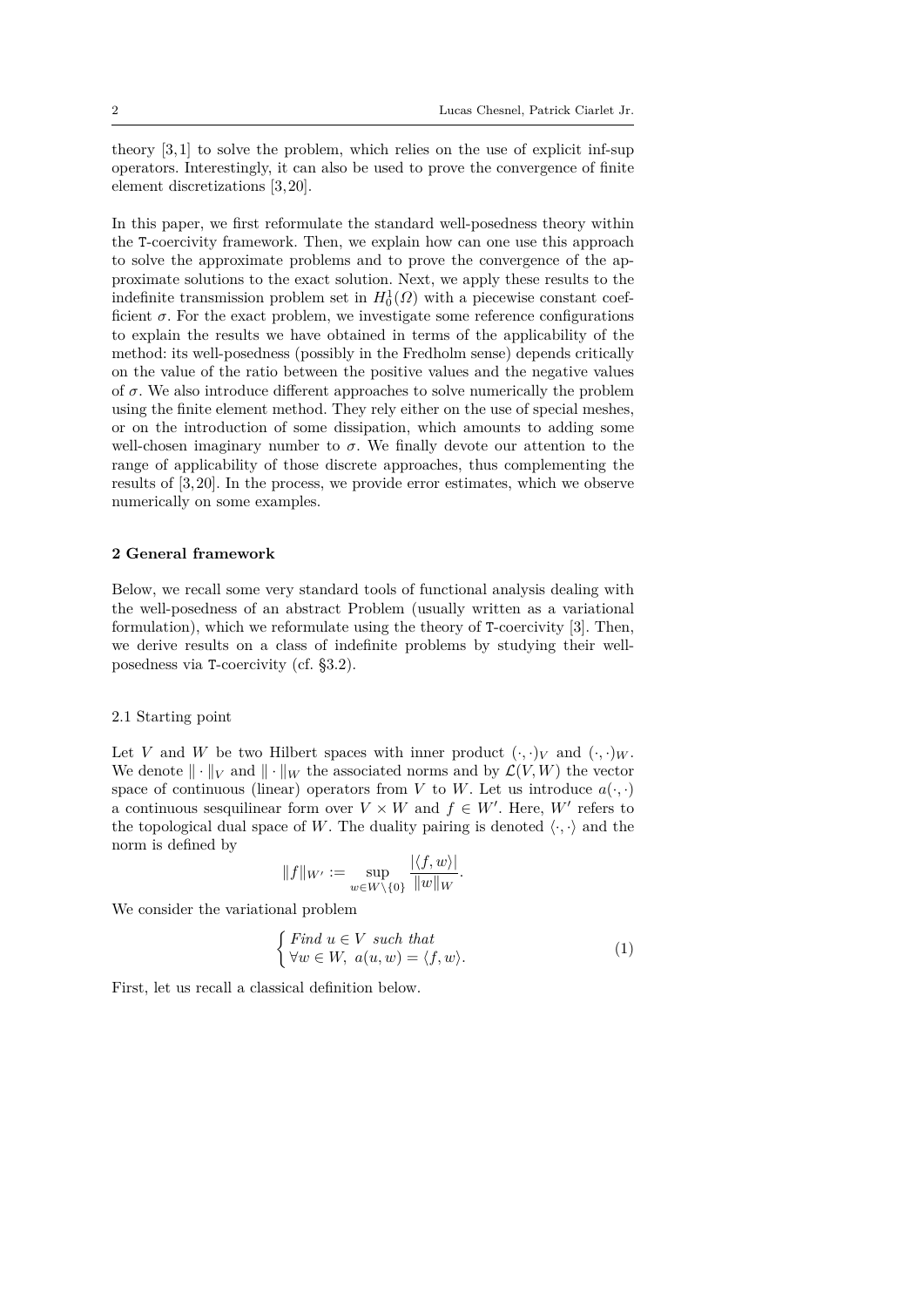**Definition 1** (Hadamard) Problem (1) is *well-posed* if, and only if, for all *f*, it has one and only one solution *u*, with continuous dependence:

$$
\exists C > 0, \ \forall f \in W', \ \|u\|_V \le C \|f\|_{W'}.
$$

We define the operator  $A \in \mathcal{L}(V, W')$  (the set of bounded operators from V to *W*<sup> $\prime$ </sup>) such that  $\langle Au, w \rangle = a(u, w)$  for all  $w \in W$ . It is possible to reformulate Problem (1) as follows

$$
\begin{cases} Find \ u \in V \ such \ that \\ Au = f \ in \ W'. \end{cases} \tag{2}
$$

Problem  $(1)$  is well-posed if, and only if *A* is an isomorphism from *V* to *W'*.

2.2 Well-posedness of the problem: the T-coercivity as a reformulation of the Banach–Nečas–Babuška theorem

To address the solution of Problem (1), one can assume a *stability condition*, also called an *inf-sup condition*.

**Definition 2** Let  $a(\cdot, \cdot)$  be a continuous sesquilinear form over  $V \times W$ . It verifies a *stability condition* if

$$
\exists \alpha' > 0, \ \forall v \in V, \ \sup_{w \in W \setminus \{0\}} \frac{|a(v, w)|}{\|w\|_{W}} \ge \alpha' \|v\|_{V}.
$$
 (3)

Let us now introduce an *a priori* intermediate condition (cf. [3]).

**Definition 3** Let  $a(\cdot, \cdot)$  be a continuous sesquilinear form over  $V \times W$ . It is T*-coercive* if

$$
\exists \mathbf{T} \in \mathcal{L}(V, W), \text{ bijective, } \exists \underline{\alpha} > 0, \forall v \in V, \ |a(v, Tv)| \ge \underline{\alpha} ||v||_V^2. \tag{4}
$$

One checks easily that the operator T realizes the inf-sup condition: in (3), for any *v* in  $V \setminus \{0\}$ , take  $w = Tv \neq 0$ .

**Theorem 1** (Well-posedness) Let  $a(\cdot, \cdot)$  be a continuous and sesquilinear *form. Then the four assertions below are equivalent:*

- *(i) the Problem (1) is well-posed ;*
- *(ii)* the form a satisfies a stability condition and  $R(A) = W'$ ;
- *(iii)* the form a satisfies a stability condition and the only element  $w \in W$ *which satisfies*  $a(v, w) = 0$  *for all*  $v \in V$  *is*  $w = 0$ ;
- *(iv) the form a is* T*-coercive.*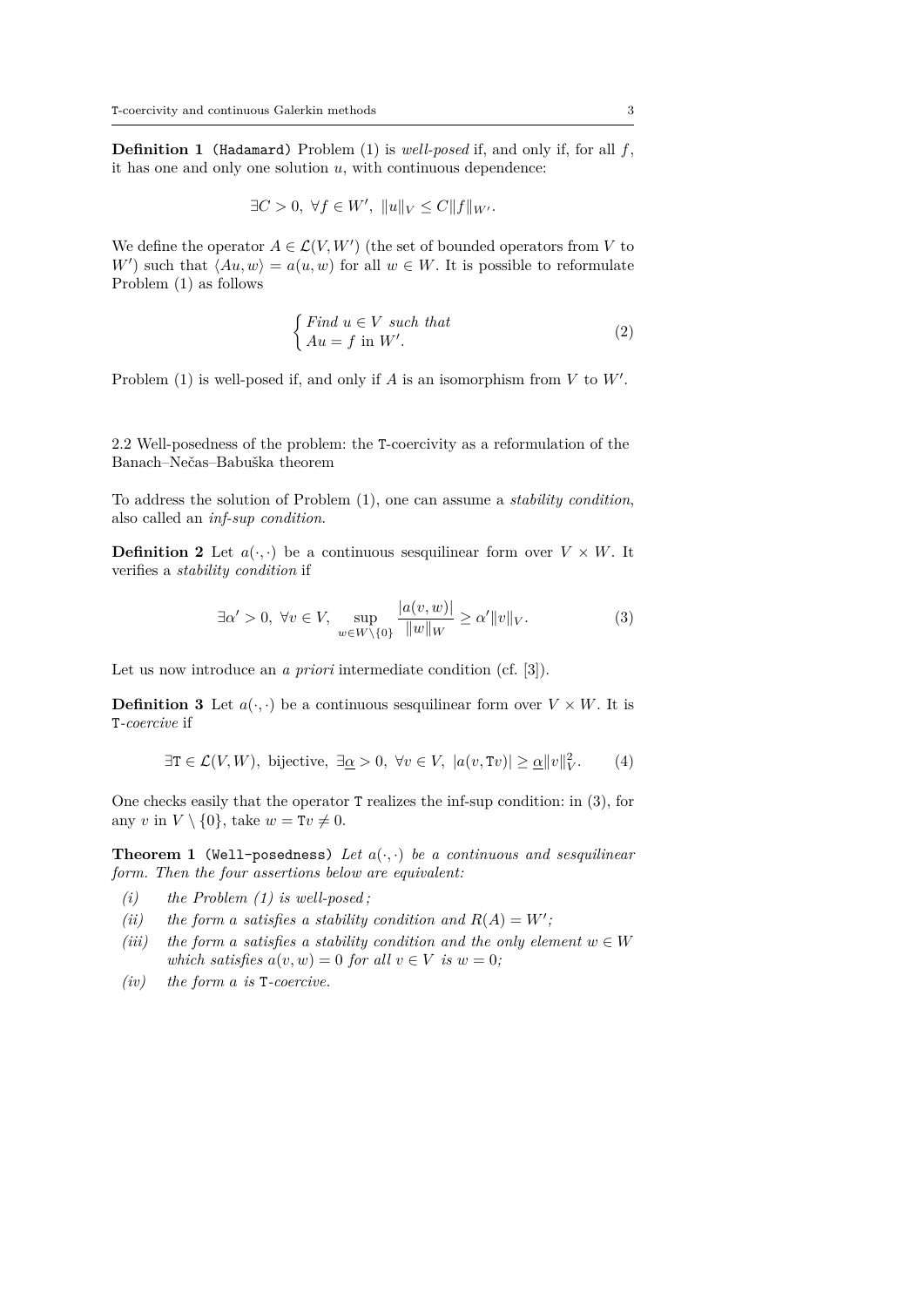*Proof* The equivalence between the first three assertions is very standard (see theorem 2.6 in [12] and the references therein).

(iv)  $\implies$  (i): let T be an isomorphism of  $\mathcal{L}(V, W)$  such that  $(v, v') \mapsto$  $a(v, Tv')$  is coercive on  $V \times V$ . Since this form is also sesquilinear and continuous, according to the Lax-Milgram theorem, there exists one, and only one  $u \in V$  such that for all  $v' \in V$ ,  $a(u, Tv') = \langle f, Tv' \rangle$ . Furthermore, since T is bijective, one remarks that, for all  $w \in W$ , there holds  $a(u, w) = \langle f, w \rangle$ , which yields well-posedness of (1).

(i)  $\implies$  (iv): consider *I<sub>W'→W</sub>* ∈  $\mathcal{L}(W', W)$  the Riesz bijection, defined by  $(I_{W' \to W} w', w)_W = \langle w', w \rangle, \forall (w, w') \in W \times W'.$  Due to (i),  $T := I_{W' \to W} \circ A$  is a bijective mapping of  $\mathcal{L}(V, W)$ :  $T^{-1} \in \mathcal{L}(W, V)$  and so  $||v||_V \le |||T^{-1}|| || ||Tv||_W$ ,  $∀v ∈ V$ . We remark that the form *a* is T-coercive. Indeed, given  $v ∈ V$ , we have  $a(v, Tv) = \langle Av, Tv \rangle = (I_{W' \to W} \circ Av, Tv)_W = ||Tv||_W^2 \ge ||v||_V^2 / |||T^{-1}|||^2$ .  $\Box$ 

*Remark 1* Assume that  $W = V$ , then coerciveness of a sesquilinear form implies a stability condition on the same form. Moreover, in this case, a sesquilinear form is coercive if, and only if, it is  $I_V$ -coercive.

*Remark 2* Assume that  $W = V$ .

If the form *a* is *hermitian*, that is if  $a(v, w) = \overline{a(w, v)}$  for all  $v, w \in V$ , the stability condition (3) is *sufficient* to ensure well-posedness.

In the same spirit, for a *hermitian* form *a*, Definition 3 can be simplified to:  $a(\cdot, \cdot)$  is T-coercive if

$$
\exists \mathbf{T} \in \mathcal{L}(V), \ \exists \underline{\alpha} > 0, \ \forall v \in V, \ |a(v, Tv)| \ge \underline{\alpha} ||v||_V^2.
$$

In other words, the fact that T be bijective is not required. Indeed, the previous condition implies that T is injective. Moreover, for all  $v \in V \setminus \{0\}$ , one has

$$
\frac{|a(v, Tv)|}{\|Tv\|_W} \ge \underline{\alpha} \frac{\|v\|_V}{\|Tv\|_W} \|v\|_V \ge \frac{\underline{\alpha}}{\|T\|} \|v\|_V.
$$

Hence condition (3) holds.

To summarize, in the case  $W = V$ , the Lax-Milgram theorem gives a sufficient condition to ensure well-posedness of Problem (1), whereas theorem 1 provides a necessary and sufficient condition to ensure well-posedness of Problem (1), which writes:

- $-$  either the form *a* is stable and  $R(A) = V'$ ,
- **–** or the form *a* is T-coercive.

### 2.3 Approximation of the solution to Problem (1)

Let us turn our attention to the approximation of the solution to Problem (1), which we assume to be well-posed. According to theorem 1, there exists an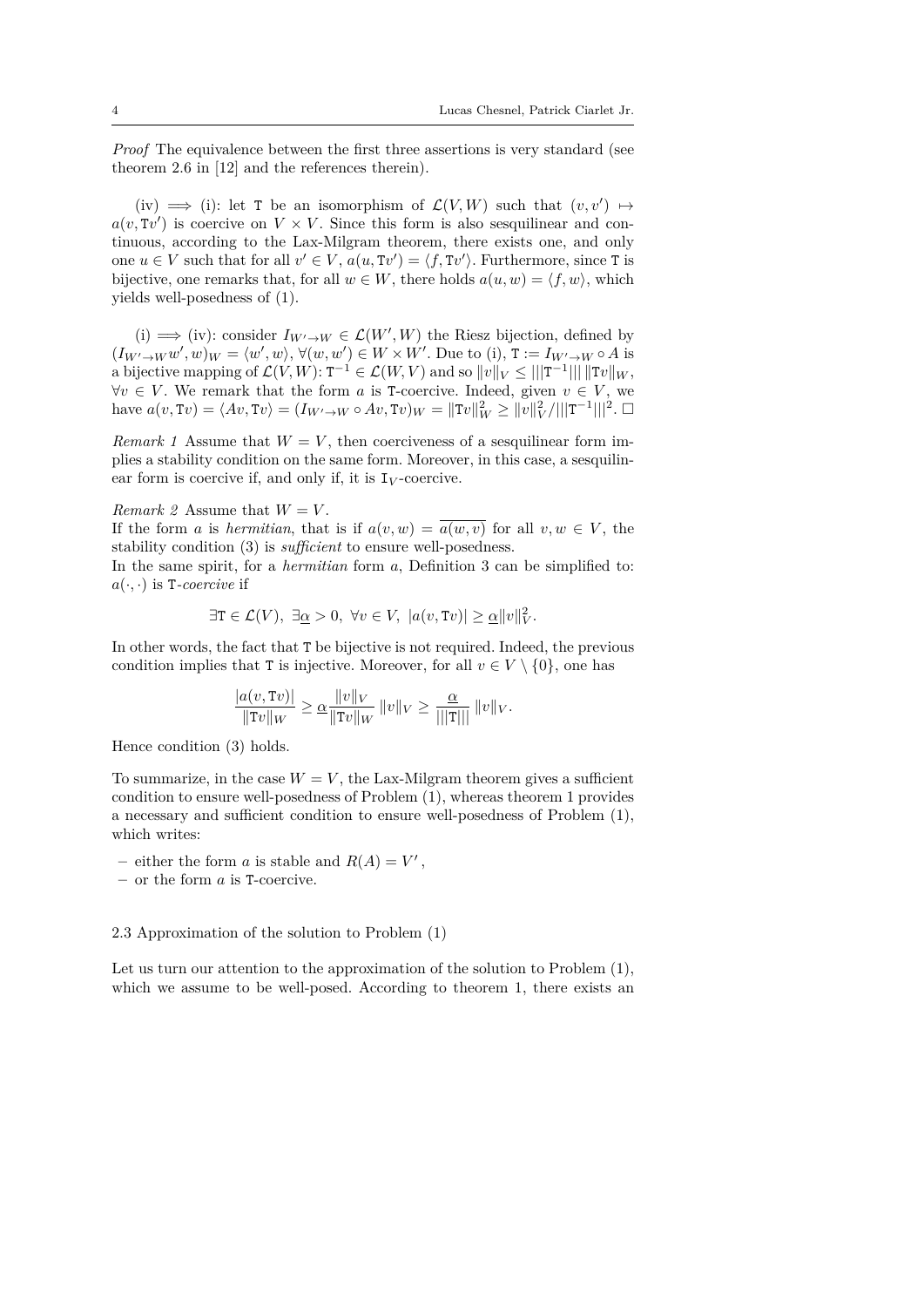operator  $T \in \mathcal{L}(V, W)$  such that the form *a* is T-coercive. To approximate this Problem, we let  $(V_h)_h$  and  $(W_h)_h$  be two infinite sequences of finite dimensional vector spaces. The parameter *h* takes strictly positive values, and it is destined to go to 0: if  $n(h)$  denotes the dimension of  $V_h$ , then one has  $\lim_{h\to 0} n(h)$  $+\infty$ , so that  $V_h$  can "approximate" *V*. This also holds for the sequence of spaces  $(W_h)_h$ . When, for all  $h, V_h \subset V$  and  $W_h \subset W$ , the approximation is a *conforming* approximation. In the sequel, we will always make this assumption. For an example of non-conforming approximation, see [7].

### *2.3.1 Natural discretization*

The natural discretization of problem (1) writes

$$
\begin{cases} \text{Find } u_h \in V_h \text{ such that} \\ \forall w_h \in W_h, \ a_h(u_h, w_h) = \langle f_h, w_h \rangle, \end{cases} \tag{5}
$$

with discrete forms  $a_h$  and  $f_h$  (possibly) different respectively from  $a$  and  $f$ . In operator form, it writes

$$
\begin{cases} Find \ u_h \in V_h \ such \ that \\ A_h u_h = f_h \ in \ (W_h)', \end{cases} \tag{6}
$$

with  $A_h \in \mathcal{L}(V_h, (W_h)')$  defined by  $\langle A_h v_h, w_h \rangle = a_h(v_h, w_h)$  for all  $(v_h, w_h) \in$  $V_h \times W_h$ .

Below, we address the well-posedness of the approximate Problems (5) and we propose error estimates. To be able to solve (5) with uniqueness, a necessary condition is dim  $V_h = \dim W_h$ : we make this assumption from now on.

**Definition 4** The family of sesquilinear forms  $(a_h)_h$  is said to be *uniformly*  $V_h \times W_h$ *-stable* if

$$
\exists \alpha_{\uparrow} > 0, \ \forall h > 0, \ \forall v_h \in V_h, \ \sup_{w_h \in W_h \setminus \{0\}} \frac{|a_h(v_h, w_h)|}{\|w_h\|_W} \ge \alpha_{\uparrow} \|v_h\|_V. \tag{7}
$$

As for the continuous problem, we give an *a priori* intermediate condition to  $(7).$ 

**Definition 5** The family of sesquilinear forms  $(a_h)_h$  is said to be *uniformly Th-coercive* if

$$
\exists \alpha^*, \beta^* > 0, \ \forall h > 0, \ \exists \mathbf{T}_h \in \mathcal{L}(V_h, W_h), \ \forall v_h \in V_h, |a_h(v_h, \mathbf{T}_h v_h)| \ge \alpha^* ||v_h||_V^2 \text{ and } |||\mathbf{T}_h||| \le \beta^*.
$$
 (8)

Next, introduce, for any  $h > 0$  and any  $v_h \in V_h$ ,

$$
Cons_{f,h} = \sup_{w_h \in W_h \setminus \{0\}} \frac{\left| \langle f - f_h, w_h \rangle \right|}{\|w_h\|_V},\tag{9}
$$

$$
Cons_{a,h}(v_h) = \sup_{w_h \in W_h \setminus \{0\}} \frac{|(a - a_h)(v_h, w_h)|}{\|w_h\|_V}.
$$
 (10)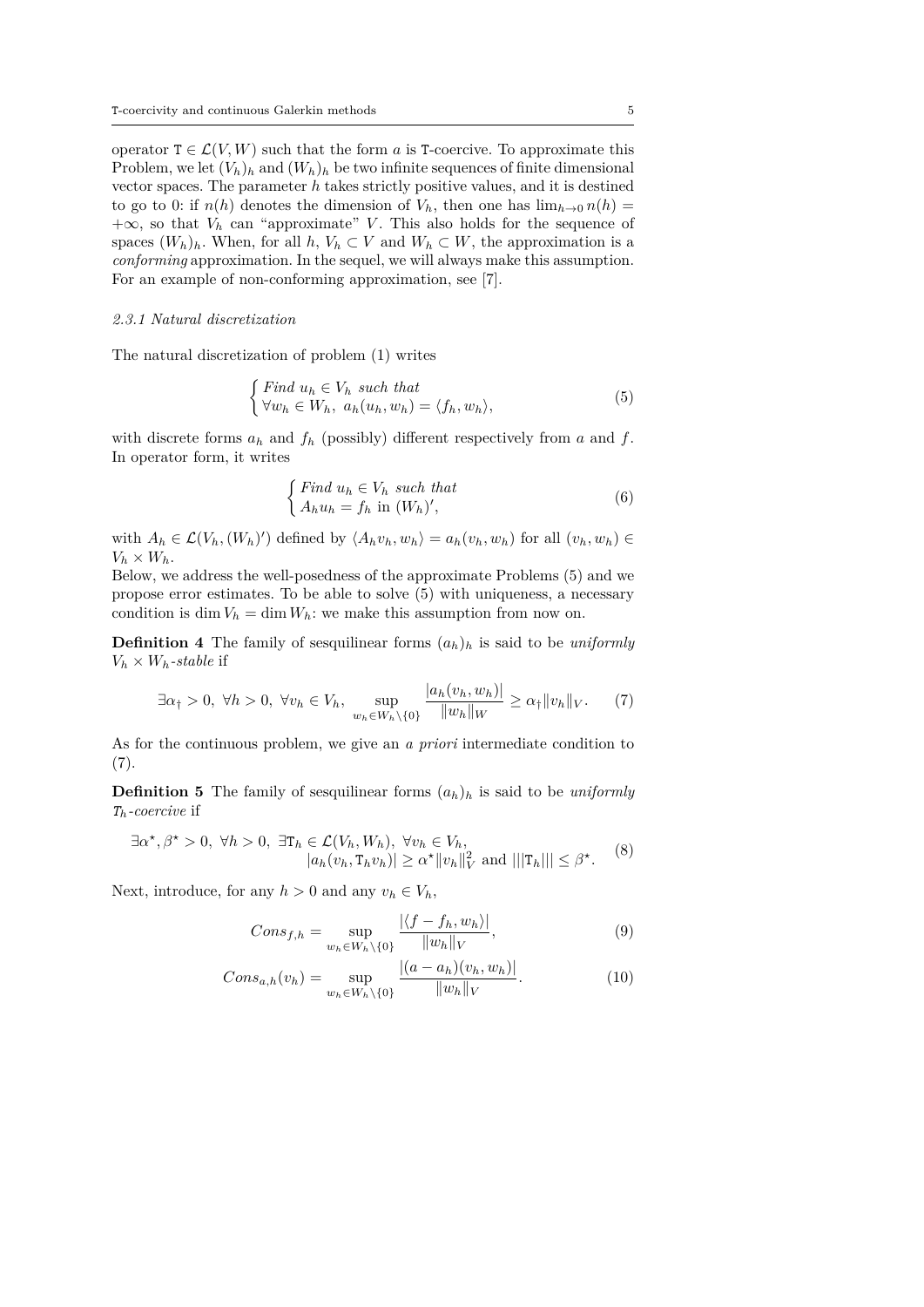These are consistency terms, in the sense that they express the discrepancies between the exact forms (*a* and *f*) and approximate forms (resp.  $a_h$  and *fh*). One can obtain an error estimate including these *consistency terms*. In  $V_h \times W_h$ , one can apply theorem 1 to prove that Problem (5) is well-posed. When  $a_h = a$  for all  $h > 0$ , classically, one uses the Fortin lemma (see [5,12]) to prove that the family  $(a_h)_h$  is uniformly  $V_h \times W_h$ -stable and to derive error estimates. With our notations, this lemma states: *a* is uniformly  $V_h \times W_h$ -stable if, and only if, there is  $\beta' > 0$  such that, for all  $v \in V$ , there is  $\Pi_h(v) \in V_h$ such that

$$
\forall w_h \in W_h, a(\Pi_h(v), w_h) = a(v, w_h)
$$
 and  $||\Pi_h(v)||_V \leq \beta'||v||_V$ .

Below, we propose an alternate approach to prove that the family  $(a_h)_h$  is uniformly  $V_h \times W_h$ -stable, based once more on T-coercivity theory.

**Theorem 2** (Well-posedness of the discrete problems) *Assume that*  $\dim V_h = \dim W_h$ , and that the sesquilinear forms  $(a_h)_h$  are uniformly bounded. *Then the three assertions below are equivalent:*

- *(i)* the Problem (5) is well-posed and  $(A_h^{-1})_h$  is uniformly bounded;
- *(ii)* the family  $(a_h)_h$  *is uniformly*  $V_h \times W_h$ -stable;
- *(iii)* the family  $(a_h)_h$  *is uniformly*  $T_h$ *-coercive.*

*Moreover, if these conditions are satisfied, the error*  $||u - u_h||_V$  *is bounded by* 

$$
||u - u_h||_V \le C \inf_{v_h \in V_h} (||u - v_h||_V + Cons_{f,h} + Cons_{a,h}(v_h)), \qquad (11)
$$

*with*  $C := \max\left(\frac{1}{\alpha_{\dagger}}, \frac{||||a|||}{\alpha_{\dagger}}\right)$  $\frac{|a|||}{\alpha_{\dagger}}+1$  > 0 *independent of h.* 

*Proof* (i)  $\implies$  (iii): Define  $T_h := I_{W'_h \to W_h} \circ A_h$ , where  $I_{W'_h \to W_h}$  is the Riesz bijection. One has  $|||{\bf T}_h||| \le |||A_h|||$ : as the forms  $(a_h)_h$  are uniformly bounded, so are the operators  $(T_h)_h$ . Due to (i),  $T_h$  is a bijective mapping and moreover  $T_h^{-1} = A_h^{-1} \circ I_{W_h \to W_h'}$  is such that  $|||T_h^{-1}||| \le \max_h |||A_h^{-1}||| =: C_1 < \infty$ . Given  $v_h \in V_h$ , we find  $a_h(v_h, T_h v_h) = ||T_h v_h||_W^2 \ge ||v_h||_V^2/C_1^2$ . Hence  $(a_h)_h$  is uniformly T*h*-coercive.

(iii)  $\implies$  (ii): for  $v_h \in V_h$ , one has

$$
\sup_{w_h \in W_h \setminus \{0\}} \frac{|a_h(v_h, w_h)|}{\|w_h\|_W} \ge \frac{|a_h(v_h, \texttt{T}_h v_h)|}{\|\texttt{T}_h v_h\|_W} \ge \alpha^* \frac{\|v_h\|_V^2}{\|\texttt{T}_h v_h\|_W} \ge \frac{\alpha^*}{\beta^*} \|v_h\|_V.
$$

Thus,  $(a_h)_h$  is uniformly  $V_h \times W_h$ -stable.

(ii)  $\implies$  (i): According to theorem 1, if the family  $(a_h)_h$  is uniformly  $V_h \times$ *W<sub>h</sub>*-stable, Problem (5) is well-posed. Moreover,  $A_h^{-1}$  is uniformly bounded. *Indeed*,  $||A_h^{-1}f|| ≤ ||f||/α<sub>†</sub>$ .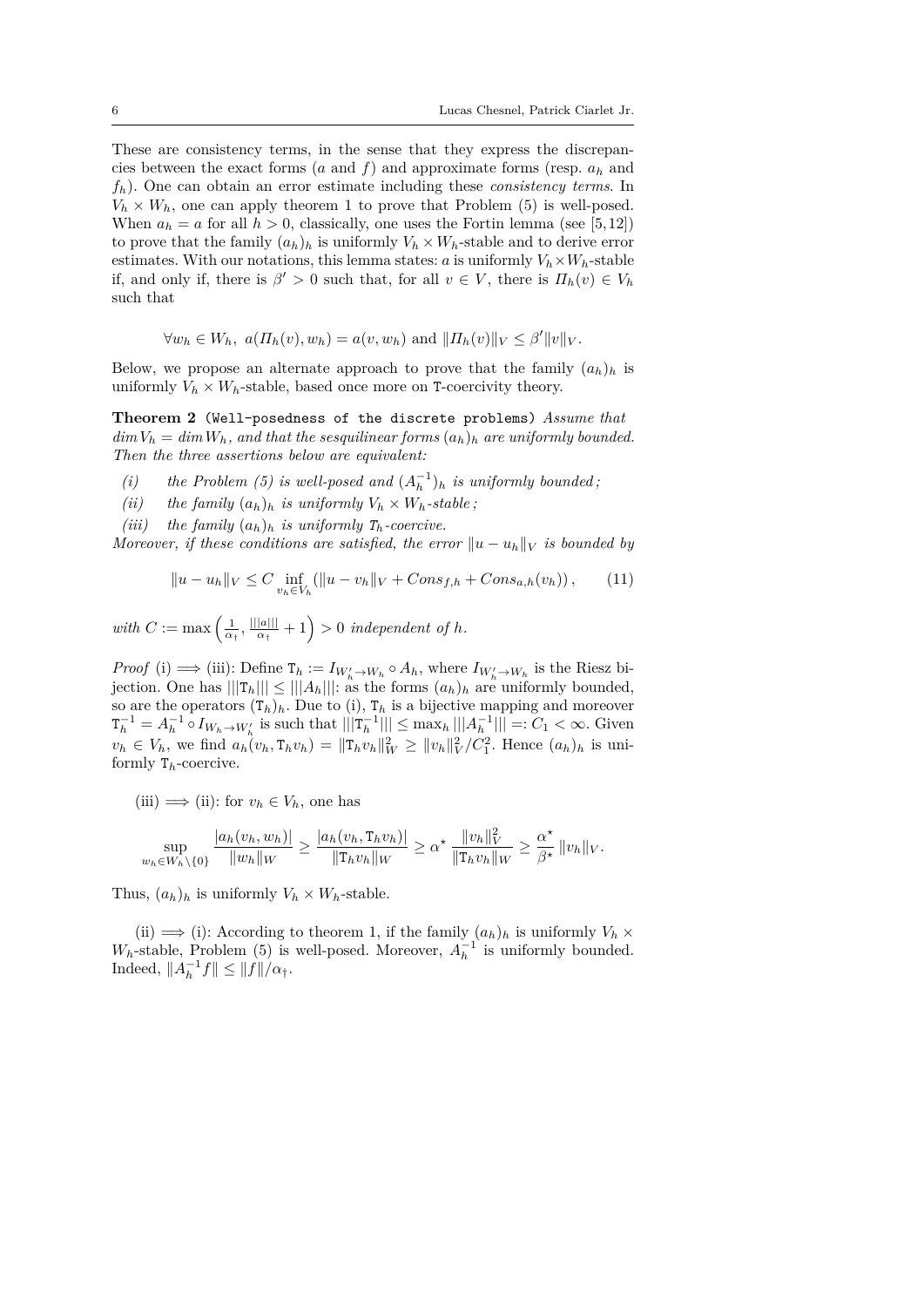Now, let us focus on the error estimation. By assumption, (7) holds for some  $\alpha_{\dagger} > 0$ . Given any  $v_h \in V_h$ , there exists  $w_h \in W_h$  such that

$$
\alpha_{\dagger} \|u_h - v_h\|_V \|w_h\|_V \le |a_h(u_h - v_h, w_h)|, \text{ and one can check that}
$$
  

$$
a_h(u_h - v_h, w_h) = \langle f_h - f, w_h \rangle + a(u - v_h, w_h) + (a - a_h)(v_h, w_h).
$$

It follows that

$$
||u_h - v_h||_V \le \frac{1}{\alpha_{\dagger}}(Cons_{f,h} + |||a|| \, ||u - v_h||_V + Cons_{a,h}(v_h)),
$$

which leads to (11), since  $||u - u_h||_V \le ||u - v_h||_V + ||u_h - v_h||_V$ .

**Corollary 1** *Assume there exists an isomorphism*  $T \in \mathcal{L}(V, W)$  *such that*  $(v, v') \mapsto a(v, Tv')$  *is coercive on*  $V \times V$ *. Assume also that*  $TV_h \subset W_h$  *for all h* and  $\lim_{h\to 0}|||a_h - a||| = 0$ . Then, the family  $(a_h)_h$  is uniformly  $T_h$ -coercive *for h sufficiently small so estimate (11) holds true.*

*Proof* Indeed one has, with  $T_h = T_{|V_h}$ ,

$$
|a_h(v_h, T_h v_h)| = |a(v_h, Tv_h) - (a_h - a)(v_h, Tv_h)|
$$
  
\n
$$
\geq (\underline{\alpha} - |||a_h - a|||||||||T|||) ||v_h||_V^2.
$$

One takes  $h_0$  small enough so that  $|||a_h - a|||| |||T||| < \underline{\alpha}$  for all  $h \in (0; h_0]$ .

*Remark 3* When one is using T-coercivity to solve discrete problems, the assumption  $TV_h \subset W_h$  for all *h* can be relaxed. See §4.3 below, or [8].

#### *2.3.2 Discretization of the coercive form*

We remark that the form  $\tilde{a}$  :  $(v, v') \mapsto a(v, Tv')$  is sesquilinear, continuous and coercive over  $V \times V$ . Therefore, provided that the operator T is *explicitly known*<sup>1</sup> , instead of solving Problem (1) directly, one can solve the *equivalent Problem*

$$
\begin{cases}\n\text{Find } u \in V \text{ such that} \\
\forall v \in V, \ \tilde{a}(u, v) = \langle \tilde{f}, v \rangle,\n\end{cases} \tag{12}
$$

where  $\tilde{f} \in V'$  is defined by  $v \mapsto \langle f, Tv \rangle$ . Indeed, given a subspace  $V_h$  of  $V$ , one solves the approximate Problem

$$
\begin{cases} \text{Find } u_h \in V_h \text{ such that} \\ \forall v_h \in V_h, \ \tilde{a}_h(u_h, v_h) = \langle \tilde{f}_h, v_h \rangle. \end{cases} \tag{13}
$$

Above, the forms are respectively defined by

$$
\forall v_h, w_h \in V_h, \ \tilde{a}_h(v_h, w_h) = a_h(v_h, Tw_h), \ \langle \tilde{f}_h, w_h \rangle = \langle f_h, Tw_h \rangle.
$$

<sup>&</sup>lt;sup>1</sup> By "T is *explicitly known*", it is understood that the action of T over elements  $v_h \in V_h$ can be computed easily.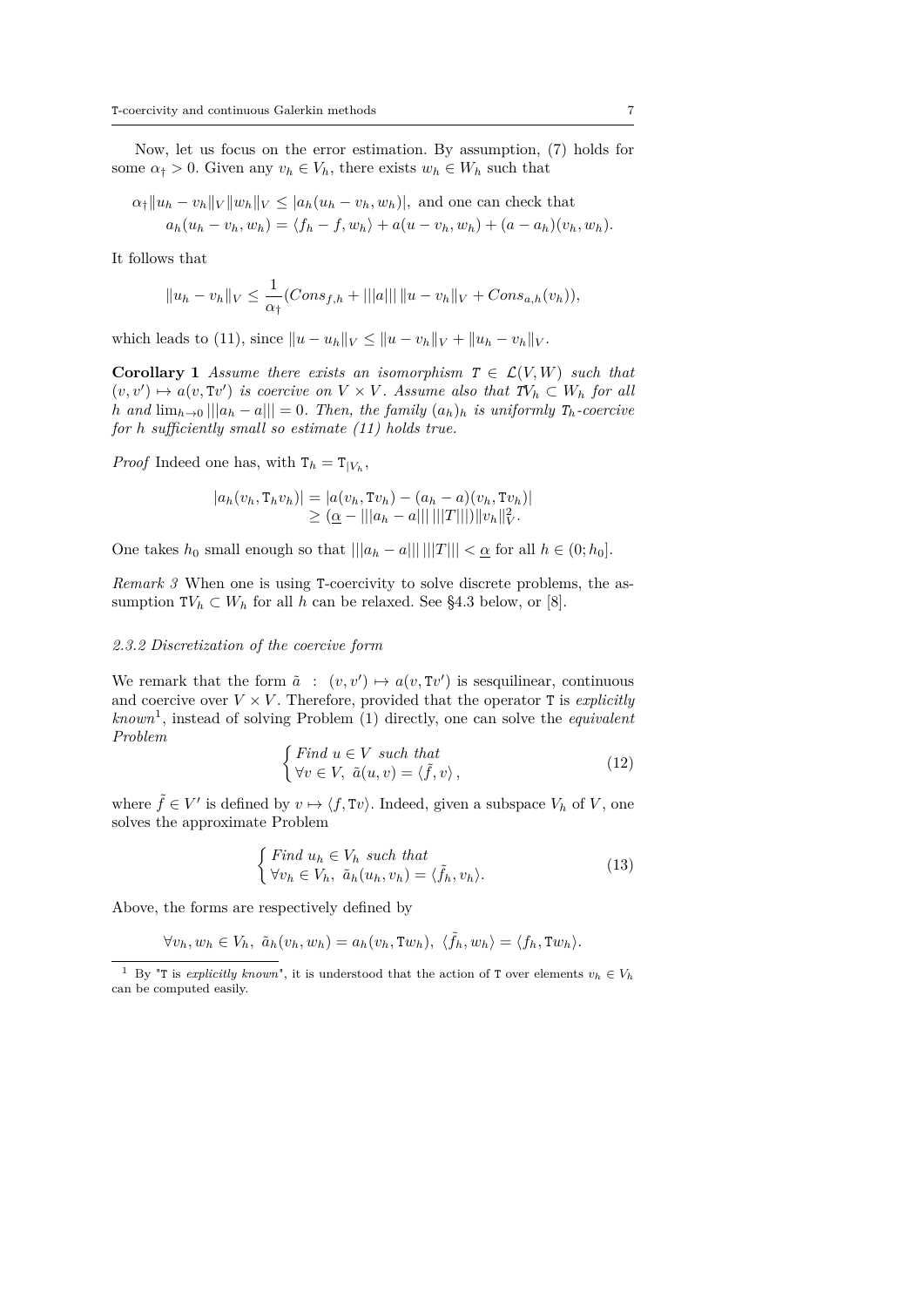Then, one can use Céa's lemma (if  $a_h = a_{|V_h \times (TV_h)}, f_h = f_{|(TV_h)}$ )) or more generally the first Strang's lemma to obtain error estimates, which write

$$
||u - u_h||_V \le C \inf_{v_h \in V_h} \left\{ ||u - v_h||_V + Cons_{\tilde{f},h} + Cons_{\tilde{a},h}(v_h) \right\}.
$$
 (14)

Above,  $C > 0$  is independent of h and the data f. The consistency terms are respectively defined, for any *h* and any  $v_h \in V_h$ , by

$$
Cons_{\tilde{f},h} = \sup_{w_h \in V_h \setminus \{0\}} \frac{|\langle \tilde{f} - \tilde{f}_h, w_h \rangle_V|}{\|w_h\|_V}, \ Cons_{\tilde{a},h}(v_h) = \sup_{w_h \in V_h \setminus \{0\}} \frac{|(\tilde{a} - \tilde{a}_h)(v_h, w_h)|}{\|w_h\|_V}.
$$

*Remark 4* In this simple case, note that one automatically approximates Problem (1) in  $V_h \times (TV_h)$ .

### *2.3.3 Comparison between the two methods of approximation*

From a practical point of view, there is a fundamental difference between what we call the "natural discretization" and the discretization of the coercive form. Indeed, for the natural discretization, the isomorphism T is just a theoretical tool and its action is not implemented. In the contrary, the discretization of the coercive form requires the discretization of T. The advantage of this latter approach is that the convergence of the method is easily proved.

### **3 Application to div** *σ***∇·: study of the continuous problem**

### 3.1 Notations

For the ease of exposition,  $\Omega$  will be a bounded domain of  $\mathbb{R}^2$  with  $\overline{\Omega} = \overline{\Omega_1} \cup \overline{\Omega_2}$ , where  $\Omega_1$  and  $\Omega_2$  are two domains such that  $\Omega_1 \cap \Omega_2 = \emptyset$ . For extensions to 3*D* polyhedral domains, see [1]. We suppose that the boundaries *∂Ω*, *∂Ω*<sup>1</sup> and *∂Ω*<sup>2</sup> are (connected) polygons. The interface separating the two domains is called  $\Sigma := \overline{\Omega_1} \cap \overline{\Omega_2}$ . Last the boundaries  $\partial \Omega_k$ ,  $k = 1, 2$  are split as  $\partial \Omega_k = \Gamma_k \cup \Sigma$ , with  $\Gamma_k := \partial \Omega \cap \partial \Omega_k$ .

In short, if  $\mathcal O$  is an open subset of  $\mathbb R^2$ , we denote  $(\cdot, \cdot)_{\mathcal O}$  the scalar products of  $L^2(\mathcal{O})$  and  $(L^2(\mathcal{O}))^2$ , and  $\|\cdot\|_{\mathcal{O}}$  the associated norms. Let us define our background by making the following assumptions:

$$
\begin{cases}\nV = W := H_0^1(\Omega) \text{ with norm } ||v||_V := ||\nabla v||_{\Omega} \text{ and } V' = H^{-1}(\Omega), \\
k = 1, 2, \quad V_k := \{v_{|\Omega_k} \mid v \in H_0^1(\Omega)\} \text{ with semi-norm } ||v||_{V_k} := ||\nabla v||_{\Omega_k}; \\
\begin{cases}\n\forall v, w \in H_0^1(\Omega), a(v, w) := (\sigma \nabla v, \nabla w)_{\Omega}, \\
\sigma_1 := \sigma_{|\Omega_1} \text{ is a constant such that } \sigma_1 > 0, \\
\sigma_2 := \sigma_{|\Omega_2} \text{ is a constant such that } \sigma_2 < 0.\n\end{cases}
$$

The problem we address is

$$
\begin{cases}\n\text{Find } u \in H_0^1(\Omega) \text{ s.t. } \\
\forall w \in H_0^1(\Omega), \ (\sigma \nabla u, \nabla w)_{\Omega} = \langle f, w \rangle \end{cases} \Leftrightarrow \begin{cases}\n\text{Find } u \in H_0^1(\Omega) \text{ s.t. } \\
-\text{div } \sigma \nabla u = f \text{ in } H^{-1}(\Omega) \\
\end{cases} \tag{15}
$$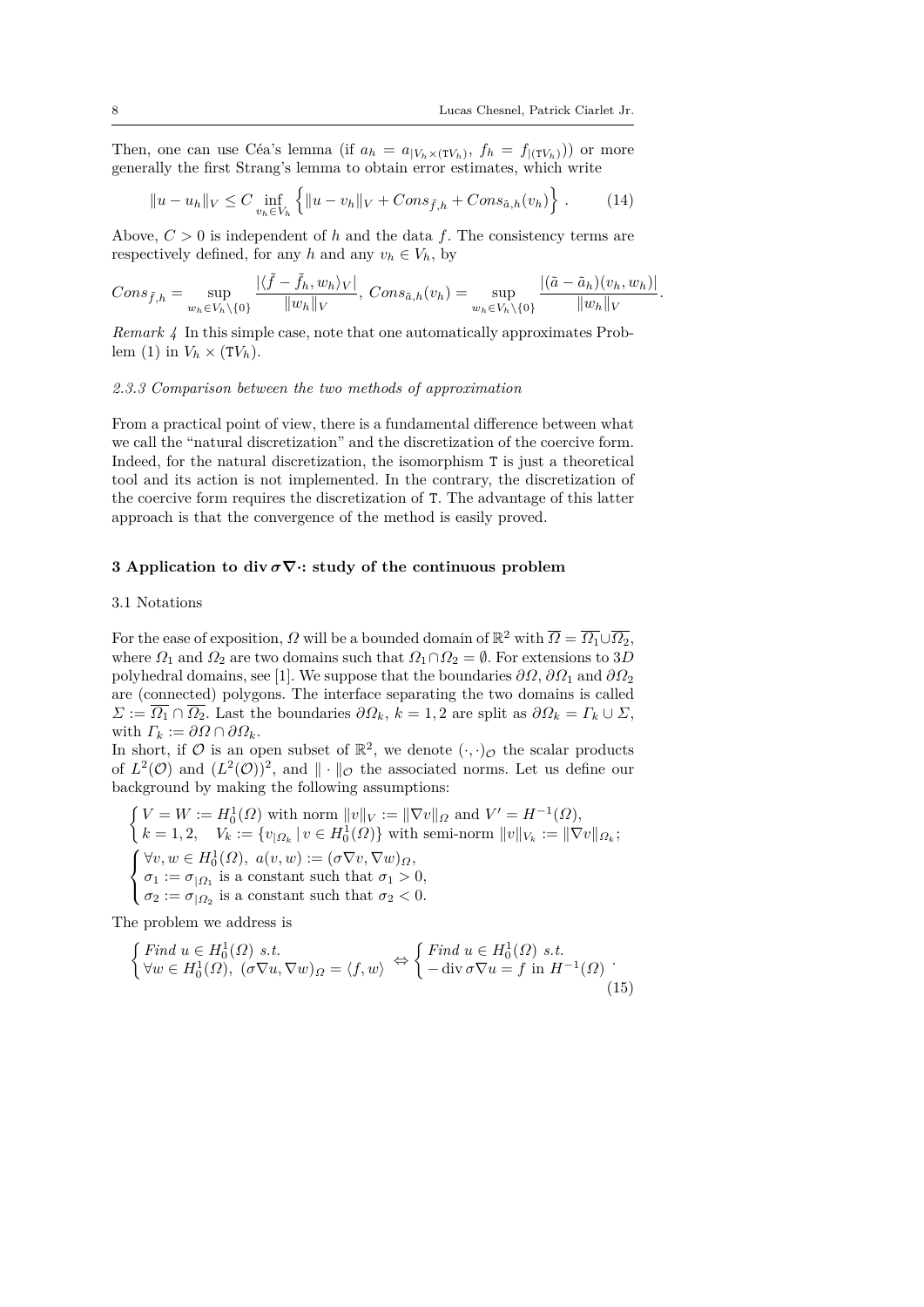*Remark 5* Classically, Problem (15) is well-posed if  $\sigma_2/\sigma_1$  belongs to  $\mathbb{C} \setminus \mathbb{R}_-$ . **Definition 6** The ratio  $\kappa_{\sigma} := \sigma_2/\sigma_1$  is called the *contrast*.

Under the above assumptions, given any  $v \in H_0^1(\Omega)$ , we can use the notations  $v_k = v_{\vert \Omega_k}$ ,  $k = 1, 2$ , without confusion.

The geometry of the interface, and more precisely, the value of the angles of the corners, plays a major role in the nature of Problem (15). Below, we precise this geometry focusing on the corners and endpoints:

• The set of *interior vertices* (if it is not empty) of the interface  $\Sigma$  is denoted  $\mathcal{S}_{int} := \{ \mathbf{x}^i, 1 \leq i \leq N_{int} \}$ . And, for  $1 \leq i \leq N_{int}$ , the subsets  $\Omega_1$  and  $\Omega_2$ coincide with open cones in a neighbourhood  $\mathcal{V}^i$  of  $\mathbf{x}^i$ , locally in  $\Omega$ :

$$
\Omega_1 \cap \mathcal{V}^i = \mathcal{K}_1(\mathbf{x}^i) \cap \mathcal{V}^i \text{ and } \Omega_2 \cap \mathcal{V}^i = \mathcal{K}_2(\mathbf{x}^i) \cap \mathcal{V}^i,
$$
  
where  $\mathcal{K}_1(\mathbf{x}^i)$  and  $\mathcal{K}_2(\mathbf{x}^i)$  are open cones, centered at  $\mathbf{x}^i$ . (16)

• There are either 0 or 2 endpoints, called *exterior vertices*:  $\mathcal{S}_{ext} := \Sigma \cap$  $\partial\Omega = {\mathbf{x}^i, N_{int} + 1 \le i \le N_{int} + N_{ext}}$ , with  $N_{ext} \in \{0, 2\}$ . And, for  $N_{int} + 1 \leq i \leq N_{int} + N_{ext}$ , the subsets  $\Omega_1$  and  $\Omega_2$  coincide with open cones in a neighbourhood  $\mathcal{V}^i$  of  $\mathbf{x}^i$ , locally in  $\Omega$ : i.e., (16) holds.

For each index *i*, we define the apertures  $\alpha_k^i \in (0, 2\pi)$  of the cones  $\mathcal{K}_k(\boldsymbol{x}^i)$ ,  $k = 1, 2$ . We introduce  $\gamma^i := \alpha_1^i + \alpha_2^i$  and  $\alpha^i := \min(\alpha_1^i, \alpha_2^i)$ . Evidently, one has  $\gamma^i = 2\pi$  for interior vertices, and  $\gamma^i < 2\pi$  for boundary vertices. On the other hand, at an interior vertex  $x^i$ ,  $\Sigma$  has a corner, so  $0 < \alpha^i < \pi$ .

We let  $S_{ext}^1 := \{ x^i \in S_{ext} \mid \alpha_1^i \leq \alpha_2^i \}$  and  $S_{ext}^2 := \{ x^i \in S_{ext} \mid \alpha_2^i < \alpha_1^i \}$ . The



**Fig. 1** A sample geometry:  $S_{int} = \{x^1\}, S_{ext}^1 = \emptyset, S_{ext}^2 = \{x^2, x^3\}.$ 

cardinality of  $S_{int} \cup S_{ext}$  is denoted by *N*. Finally, we define

$$
I_{\alpha^i} := \frac{\gamma^i - \alpha^i}{\alpha^i} \text{ for } 1 \le i \le N.
$$

*Remark 6* Given any interior vertex, there holds  $I_{\alpha^i} > 1$ . The same is true for any boundary vertex of  $S^2_{ext}$ . On the other hand, for a boundary vertex of  $S_{ext}^1$ , one has only  $I_{\alpha^i} \geq 1$  (it can happen that  $I_{\alpha^i} = 1$ ).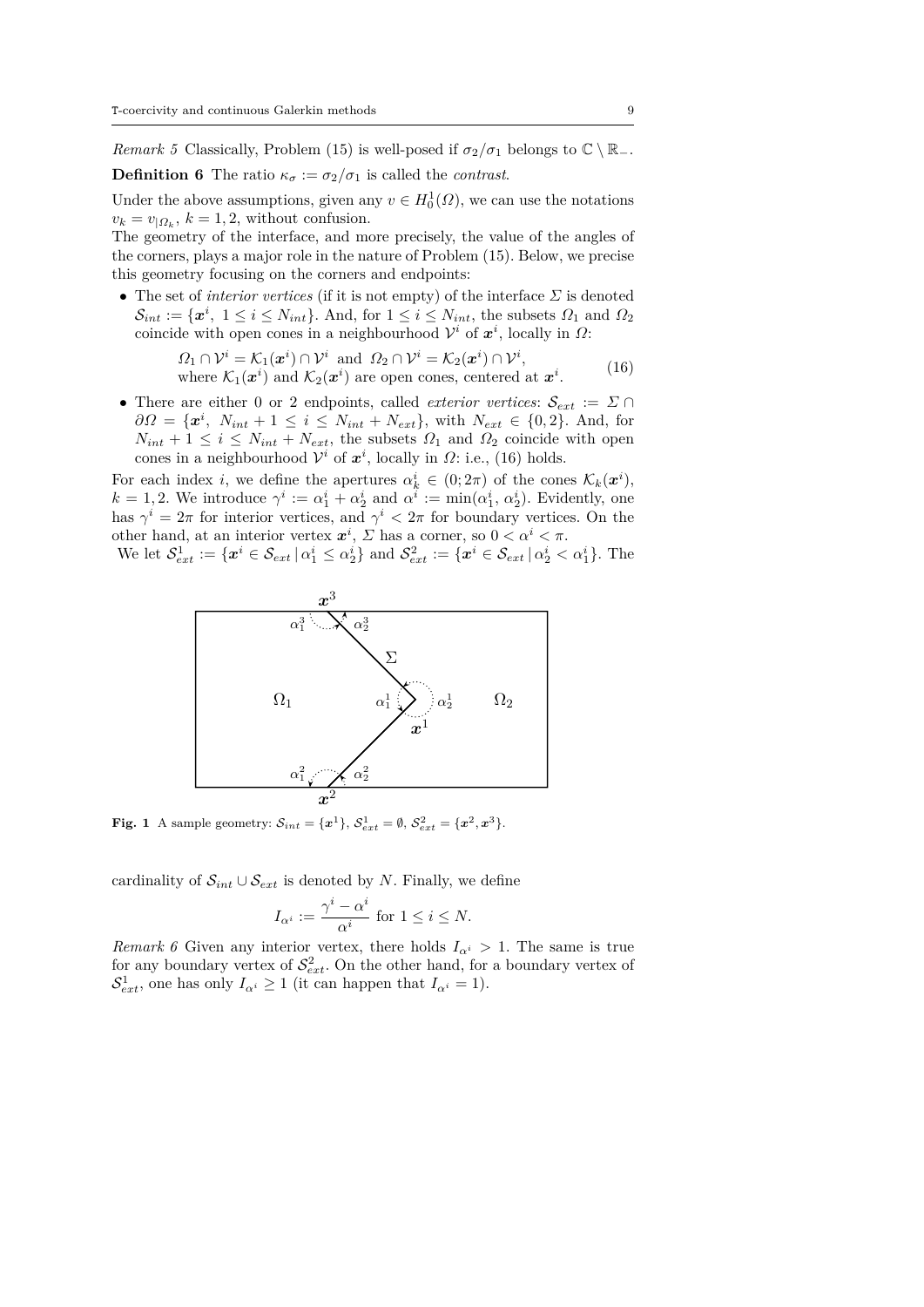3.2 Study of the continuous problem

We follow [1] in this subsection. We recall the definition below [18].

**Definition 7** An operator  $A \in \mathcal{L}(V, W)$  is Fredholm when dim (ker(*A*)) <  $\infty$ and dim  $(W/R(A)) < \infty$ . When the operator *A* is Fredholm, its index is equal to dim  $(\ker(A)) - \dim (W/R(A)).$ 

First, we state a result whose proof relies on localized T-coercivity. Define

$$
\hat{R}_{\varSigma} := \max \left( \max_{\boldsymbol{x}^i \in \mathcal{S}_{int} \cup \mathcal{S}_{ext}^1} I_{\alpha^i}, 1 \right), \quad \check{R}_{\varSigma} := \max \left( \max_{\boldsymbol{x}^i \in \mathcal{S}_{int} \cup \mathcal{S}_{ext}^2} I_{\alpha^i}, 1 \right).
$$

There holds the

**Theorem 3** (constant coefficients) *Assume that the contrast satisfies*  $\kappa_{\sigma} \in (-\infty, 0) \setminus [-\hat{R}_{\Sigma}; -1/\check{R}_{\Sigma}]$ . Then, the operator  $A: u \mapsto -div(\sigma \nabla u)$ , from  $V = H_0^1(\Omega)$  *to*  $\bar{V}' = H^{-1}(\Omega)$ *, is Fredholm of index* 0*.* 

*Remark 7* In particular, under the assumption of theorem 3, the Problem (15) is well-posed if and only if *A* is injective. In this case, *A* is an isomorphism from  $H_0^1(\Omega)$  to  $H^{-1}(\Omega)$ . Still under the assumption of theorem 3, when *A* is not injective, ker(*A*) is of finite dimension so one can write  $\ker(A) = \text{span}(\varphi_1, \ldots, \varphi_p)$ , for some finite  $p \geq 1$ . Then Problem (15) has a solution (unique up to a linear combination of the  $\varphi_1, \ldots, \varphi_p$ ) if, and only if, the source term satisfies the compatibility conditions  $\langle f, \varphi_k \rangle = 0$  for  $k = 1 \dots p$ (see theorem 2.27 in [18]).

*Remark 8* Let us underline that, if the assumption of theorem 3 is not met, there are situations for which (15) is ill-posed in the sense that *A* is no longer Fredholm (see [4,22,1,2] for more details). Actually, *A* is never Fredholm if  $\kappa_{\sigma} \in \left( -\hat{R}_{\Sigma}; -1/\check{R}_{\Sigma} \right).$ 

Now, we prove a result, with a stronger assumption on  $\kappa_{\sigma}$ , to assert that *A* is an isomorphism from  $H_0^1(\Omega)$  to  $H^{-1}(\Omega)$  (that is to assert that *A* is Fredholm of index 0 *and* injective).

To obtain some practical results, consider an operator  $R_1 \in \mathcal{R}_1$ , where  $\mathcal{R}_1$  is defined by

$$
\mathcal{R}_1 := \{ R_1 \in \mathcal{L}(V_1, V_2) \, | \, R_1 v_{1|\Sigma} = v_{1|\Sigma}, \, \forall v_1 \in V_1 \}.
$$

Here, the notation  $\cdot_{|\Sigma}$  refers to the trace operator on *Σ*. With this operator *R*<sub>1</sub>, define **T** acting on elements of *V* as below. For all  $v \in V$ , let

$$
\mathbf{T}v := \begin{cases} v_1 & \text{in } \Omega_1 \\ -v_2 + 2R_1 v_1 & \text{in } \Omega_2 \end{cases} . \tag{17}
$$

Since  $R_1$  fulfills the required matching condition on the interface, we check that  $Tv \in V$ , and  $T \in \mathcal{L}(V)$ . Furthermore, one finds that  $T \circ T = I_V$ . Indeed,

$$
(\mathbf{T} \circ \mathbf{T})v = \begin{cases} (\mathbf{T}v)_1 = v_1 & \text{in } \Omega_1 \\ -(\mathbf{T}v)_2 + 2R_1(\mathbf{T}v)_1 = -(-v_2 + 2R_1v_1) + 2R_1v_1 = v_2 & \text{in } \Omega_2 \end{cases}.
$$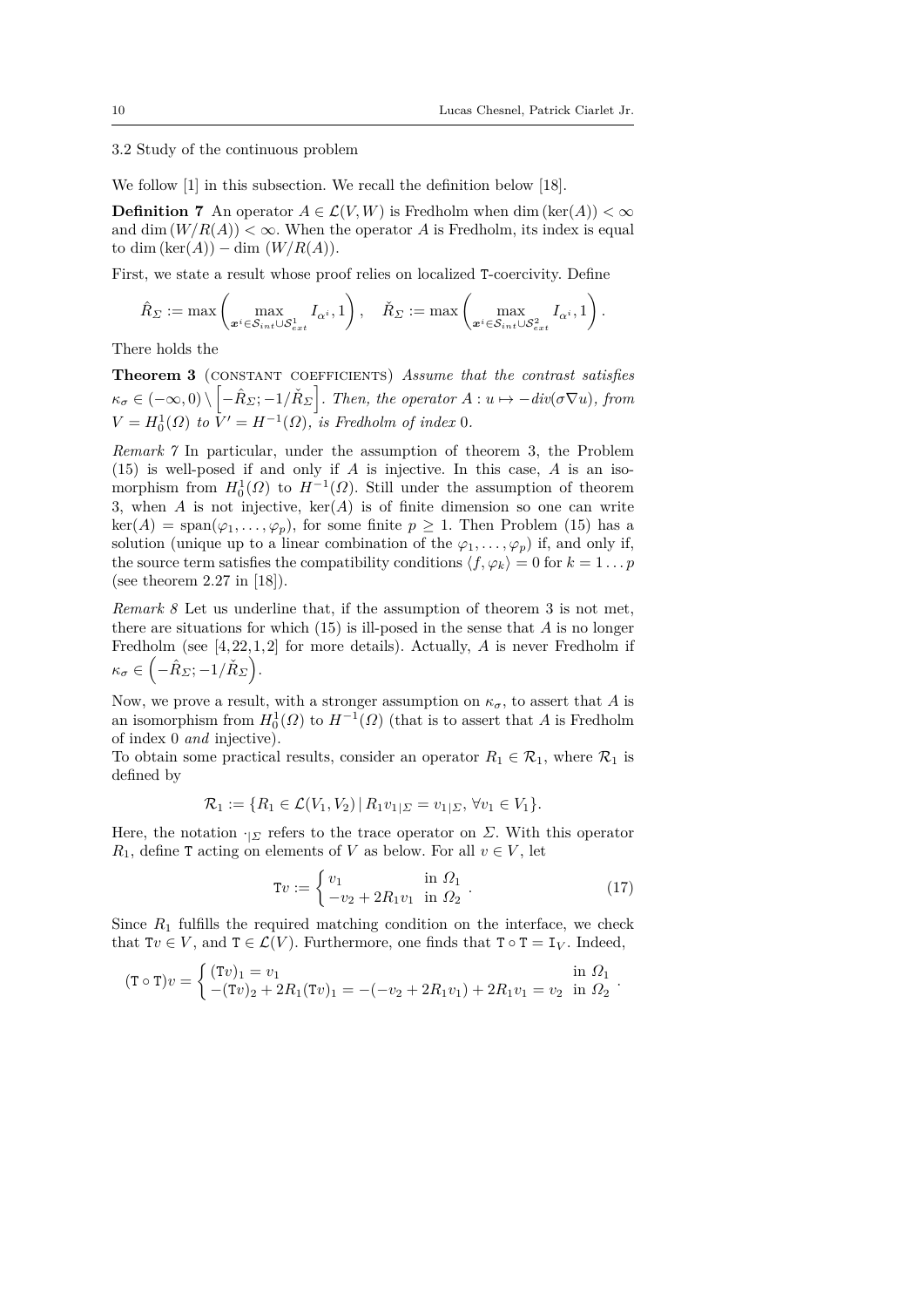It follows that T is a bijection. Let us now perform a study of the T-coercivity of  $a(\cdot, \cdot)$ , namely whether the conditions in Definition 3 can be met. Let  $v \in V$ , and  $\eta > 0$ :

$$
|a(v, Tv)|
$$
  
\n
$$
= |(\sigma_1 \nabla v_1, \nabla v_1)_{\Omega_1} + (|\sigma_2| \nabla v_2, \nabla v_2)_{\Omega_2} - 2(|\sigma_2| \nabla v_2, \nabla (R_1 v_1))_{\Omega_2}|
$$
  
\n
$$
\geq \sigma_1 \|v_1\|_{V_1}^2 + |\sigma_2| \|v_2\|_{V_2}^2 - 2|(|\sigma_2| \nabla v_2, \nabla (R_1 v_1))_{\Omega_2}|
$$
  
\n
$$
\geq \sigma_1 \|v_1\|_{V_1}^2 + |\sigma_2| \|v_2\|_{V_2}^2 - \eta |\sigma_2| \|v_2\|_{V_2}^2 - \eta^{-1} |\sigma_2| \|R_1 v_1\|_{V_2}^2
$$
  
\n
$$
\geq (\sigma_1 - \eta^{-1} |\sigma_2| ||R_1|||^2) \|v_1\|_{V_1}^2 + |\sigma_2|(1 - \eta) \|v_2\|_{V_2}^2
$$
  
\n
$$
\geq \min ((\sigma_1 - \eta^{-1} |\sigma_2| ||R_1|||^2), |\sigma_2|(1 - \eta)) \|v\|_{V}^2.
$$
 (18)

Above, we used Young's inequality or, more precisely, its generalization to a positive hermitian form to bound  $-2|a_2(v_2, R_1v_1)|$  from below. Suppose  $\sigma_1/|\sigma_2| > ||R_1|||^2$ . Taking *η* such that  $|\sigma_2| ||R_1|||^2/\sigma_1 < \eta < 1$ , we derive T-coercivity for the form. This condition might be *optimized* minimizing the norm of  $R_1 \in \mathcal{R}_1$ . More precisely, one derives T-coercivity as soon as  $\sigma_1/|\sigma_2| > (\inf_{R_1 \in \mathcal{R}_1} |||R_1|||^2).$ 

It is also possible to choose an operator  $R_2 \in \mathcal{R}_2$ , , where  $\mathcal{R}_2$  is now defined by

$$
\mathcal{R}_2 := \{ R_2 \in \mathcal{L}(V_2, V_1) \, | \, R_2 v_{2|_{\Sigma}} = v_{2|_{\Sigma}}, \, \forall v_2 \in V_2 \},
$$

and then to define T as below: for all  $v \in V$ , let

$$
\mathbf{T}v := \begin{cases} v_1 - 2R_2v_2 & \text{in } \Omega_1 \\ -v_2 & \text{in } \Omega_2 \end{cases} . \tag{19}
$$

In this case, we derive T-coercivity as soon as  $|\sigma_2|/\sigma_1 > (\inf_{R_2 \in \mathcal{R}_2} ||R_2||^2)$ . Let us summarize these results with the

**Theorem 4** *Assume that the contrast*  $\kappa_{\sigma} \in (-\infty, 0)$  *satisfies*  $\kappa_{\sigma} < -\left(\inf_{R_2 \in \mathcal{R}_2} ||R_2||^2\right)$ *or*  $\kappa_{\sigma}$  > −1/ ( $\inf_{R_1 \in \mathcal{R}_1} ||R_1||^2$ ). Then, the operator  $A: u \mapsto -div(\sigma \nabla u)$  is *an isomorphism from*  $V = H_0^1(\Omega)$  *to*  $V' = H^{-1}(\Omega)$ *.* 

### 3.3 Examples

 $\Diamond$  EXAMPLE OF THE CAVITY. We illustrate below, in a practical case, the difference between the results provided by theorems 3 and 4.

Let us consider the cavity (see figure 2) defined by  $\Omega := \{(x, y) \in (-a, b) \times$  $(0; 1)$ ,  $\Omega_1 := (-a; 0) \times (0; 1)$  and  $\Omega_2 := (0; b) \times (0; 1)$  with  $a > 0$  and  $b > 0$ . The interface  $\Sigma$  is then equal to the segment  $\{0\} \times [0,1]$ . Without loss of generality, we suppose  $a \geq b$ . One handles the case  $a < b$  exchanging the roles of  $\Omega_1$  and  $\Omega_2$ .

• According to theorem 3 (here  $S_{int} = S_{ext}^2 = \emptyset$ ), the operator A is Fredholm of index 0 as soon as  $\kappa_{\sigma} = \sigma_2/\sigma_1 \neq -1$ .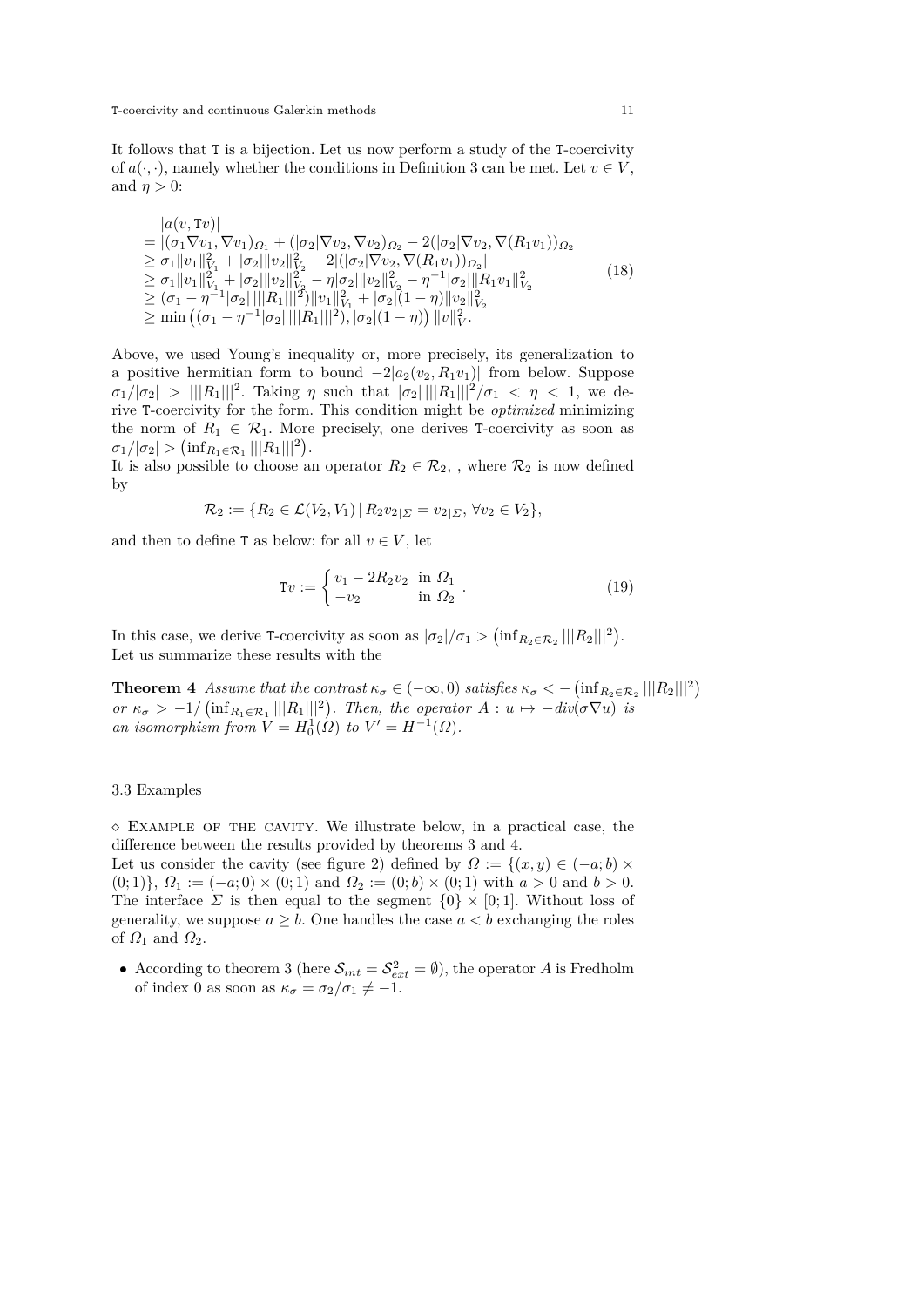• When  $\kappa_{\sigma} = -1$ , the operator *A* is no longer Fredholm (see [1]). In particular, if  $a = b$ , the authors prove in [1] that dim (ker(*A*)) = ∞. Now, suppose that  $a \neq b$ . Let us prove that *A* is injective. Consider *u* an element of ker(*A*). Define  $e := u_1 - u_2 \circ s$  on  $(-b, 0) \times (0, 1)$  with  $s(x, y) = (-x, y)$ . This element *e* satisfies the following equations:

$$
\Delta e = 0 \text{ in } (-b,0) \times (0,1); e = 0 \text{ on } \Sigma \text{ and } \partial_x e = 0 \text{ on } \Sigma.
$$

Remark that one has  $\sigma_1 \partial_x u_1 = \sigma_2 \partial_x u_2$  on  $\Sigma$  so we can claim  $\partial_x e = 0$  on  $\Sigma$ only because  $\kappa_{\sigma} = -1$ . The unique continuation principle ((see lemma) 4.15 in [19] and the references therein)) implies  $e = 0$  in  $(-b, 0) \times (0, 1)$ . Since  $u_2 = 0$  on  $\{b\} \times (0,1)$ , one finds  $u_1 = 0$  on  $\{-b\} \times (0,1)$ . Define  $\Omega := (-a, -b) \times (0, 1)$ . One notices that  $\Delta u_1 = 0$  in  $\Omega$  and  $u_1 = 0$  on  $\partial \Omega$ . Consequently,  $u_1 = 0$  on  $\tilde{\Omega}$ . According to the unique continuation principle, it yields  $u = 0$  in  $\Omega$ . Thus, when  $\kappa_{\sigma} = -1$  and when  $a \neq b$ , *A* is injective. Since *A* is not Fredholm, it follows that dim  $(H^{-1}(\Omega)/R(A)) = \infty$ .

• Let us study now in which cases *A* is an isomorphism. For that, introduce the operators

$$
R_1: V_1 \to V_2
$$
  
\n
$$
v_1 \mapsto R_1 v_1 \text{ with } (R_1 v_1)(x, y) = v_1(-a x/b, y);
$$
\n(20)

$$
R_2: V_2 \to V_1
$$
  
  $v_2 \to R_2 v_2$  with  $(R_2 v_2)(x, y) =\begin{cases} v_2(-x, y) & \text{if } -b \le x \\ 0 & \text{else} \end{cases}$ ; (21)

$$
\mathbf{T}_1 v = \begin{cases} v_1 & \text{in } \Omega_1 \\ -v_2 + 2R_1 v_1 & \text{in } \Omega_2 \end{cases}; \ \mathbf{T}_2 v = \begin{cases} v_1 - 2R_2 v_2 & \text{in } \Omega_1 \\ -v_2 & \text{in } \Omega_2 \end{cases} . \tag{22}
$$

One has  $R_1$  ∈  $R_1$ ,  $R_2$  ∈  $R_2$ , ||| $R_1$ |||<sup>2</sup> = *a*/*b* and ||| $R_2$ |||<sup>2</sup> = 1. Consequently, according to theorem 4, *A* is an isomorphism from  $H_0^1(\Omega)$  to  $H^{-1}(\Omega)$  as soon as  $\kappa_{\sigma} \notin [-1; -b/a].$ 

• For this particular geometry, one can study more precisely the question of the injectivity of *A* when  $\kappa_{\sigma} \in (-1, -b/a]$  ( $a \neq b$ ). Let *u* be an element of  $H_0^1(\Omega)$  such that  $Au = 0$ . The couple  $(u_1, u_2)$  satisfies the equations

$$
\begin{aligned}\n\Delta u_1 &= 0 \text{ in } \Omega_1; \quad u_1 - u_2 = 0 \text{ on } \Sigma; \\
\Delta u_2 &= 0 \text{ in } \Omega_2; \quad \sigma_1 \partial_x u_1 - \sigma_2 \partial_x u_2 = 0 \text{ on } \Sigma.\n\end{aligned}
$$

Decomposing  $u_1$  and  $u_2$  in Fourier series (the family  $\{y \mapsto \sin(n\pi y)\}_{n=1}^{\infty}$  is a basis of  $L^2((0,1))$ , one obtains

$$
u_1(x, y) = \sum_{n=1}^{\infty} u_1^n \sinh(n\pi(x+a)) \sin(n\pi y)
$$
  
and 
$$
u_2(x, y) = \sum_{n=1}^{\infty} u_2^n \sinh(n\pi(x-b)) \sin(n\pi y),
$$

where  $u_1^n$  and  $u_2^n$  are constants. Besides, the transmission conditions imply,

$$
\forall n \in \mathbb{N}^*, \quad \begin{array}{l} u_1^n \sinh(n\pi a) = -u_2^n \sinh(n\pi b) \\ u_1^n \sigma_1 \cosh(n\pi a) = u_2^n \sigma_2 \cosh(n\pi b). \end{array} \tag{23}
$$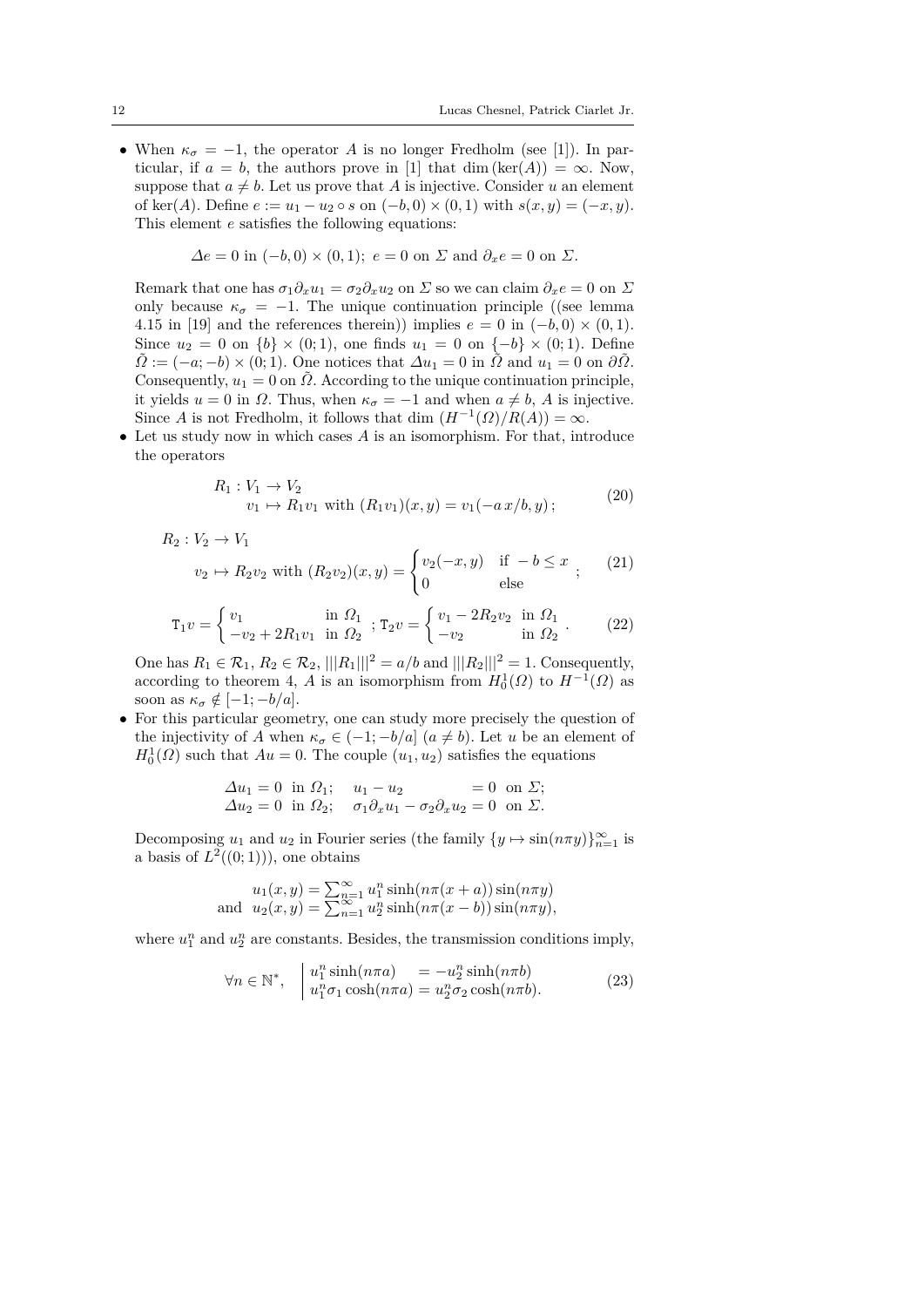For each  $n \in \mathbb{N}^*$ , there exists a non trivial solution to the system (23) (in  $\left( u_{1}^{n},u_{2}^{n}\right) )$  if and only if

$$
\sigma_2 \sinh(n\pi a) \cosh(n\pi b) + \sigma_1 \sinh(n\pi b) \cosh(n\pi a) = 0
$$
  

$$
\Leftrightarrow -\frac{\tanh(n\pi b)}{\tanh(n\pi a)} = \kappa_\sigma.
$$

Consequently, *A* is an isomorphism from  $H_0^1(\Omega)$  to  $H^{-1}(\Omega)$  if and only if  $\kappa_{\sigma} \notin \{-\tanh(n\pi b)/\tanh(n\pi a), n \in \mathbb{N}^*\} \cup \{-1\}.$ 

*Remark 9* The map  $g: z \mapsto -\frac{\tanh(z\pi b)}{1-\frac{1}{z}}$  $\frac{\text{time}(m\bar{m})}{\text{tanh}(z\pi a)}$  is continuous, strictly decreasing on  $\mathbb{R}_+$  and  $g(1) = -\tanh(\pi b)/\tanh(\pi a) < -b/a$  whereas  $\lim_{z\to+\infty} g(z) =$ −1.

 $\Diamond$  EXAMPLE OF THE INTERIOR CORNER. Let us consider now the geometry of figure 3. More precisely, define  $\Omega := (-1,1) \times (-1,1)$ ,  $\Omega_2 := (0,1)^2$  and  $\Omega_1 := \Omega \setminus \overline{\Omega_2}$ . According to theorem 3, the operator *A* is Fredholm of index 0 as soon as  $\kappa_{\sigma} = \sigma_2/\sigma_1 \notin [-3; -1/3]$ . As in [20], introduce the operators

$$
R_1: V_1 \to V_2
$$
  
\n
$$
v_1 \to R_1 v_1 \text{ with } (R_1 v_1)(x, y) = v_1(-x, y) + v_1(x, -y) - v_1(-x, -y);
$$
  
\n
$$
R_2: V_2 \to V_1
$$
\n(24)

$$
v_2 \mapsto R_2 v_2 \text{ with } (R_2 v_2)(x, y) = \begin{cases} v_2(-x, y) & \text{on } (-1, 0) \times (0, 1) \\ v_2(x, -y) & \text{on } (0, 1) \times (-1, 0) \\ v_2(-x, -y) & \text{on } (-1, 0)^2 \end{cases}
$$
(25)

$$
(25
$$

$$
\mathbf{T}_1 v = \begin{cases} v_1 & \text{in } \Omega_1 \\ -v_2 + 2R_1 v_1 & \text{in } \Omega_2 \end{cases}; \, \mathbf{T}_2 v = \begin{cases} v_1 - 2R_2 v_2 & \text{in } \Omega_1 \\ -v_2 & \text{in } \Omega_2 \end{cases} . \tag{26}
$$

One has  $R_1 \in \mathcal{R}_1$ ,  $R_2 \in \mathcal{R}_2$ ,  $|||R_1|||^2 = 3$  and  $|||R_2|||^2 = 3$ . Consequently, according to theorem 4, *A* is actually an isomorphism from  $H_0^1(\Omega)$  to  $H^{-1}(\Omega)$ as soon as  $\kappa_{\sigma} = \sigma_2/\sigma_1 \notin [-3, -1/3]$ . This matches the results obtained in [10, 4, 22].

#### 3.4 Regularity of the solution

Up to the end of this document, we suppose that Problem (15) is well-posed and we consider the case of an  $L^2$  source term. So, we focus on the problem

$$
\begin{cases}\n\text{Find } u \in H_0^1(\Omega) \text{ such that} \\
\forall w \in H_0^1(\Omega), \ a(u, w) = (f, w)_\Omega.\n\end{cases} \tag{27}
$$

Let us start by recalling some results on the regularity of the solution  $u \in$  $H_0^1(\Omega)$  to problem (27). Classically (see chapter 2, volume 1 of [16], theorem 2.1.3 of [14] and, for the study around exterior corners, theorem 2.1.4 of [14]), the following interior regularity result holds.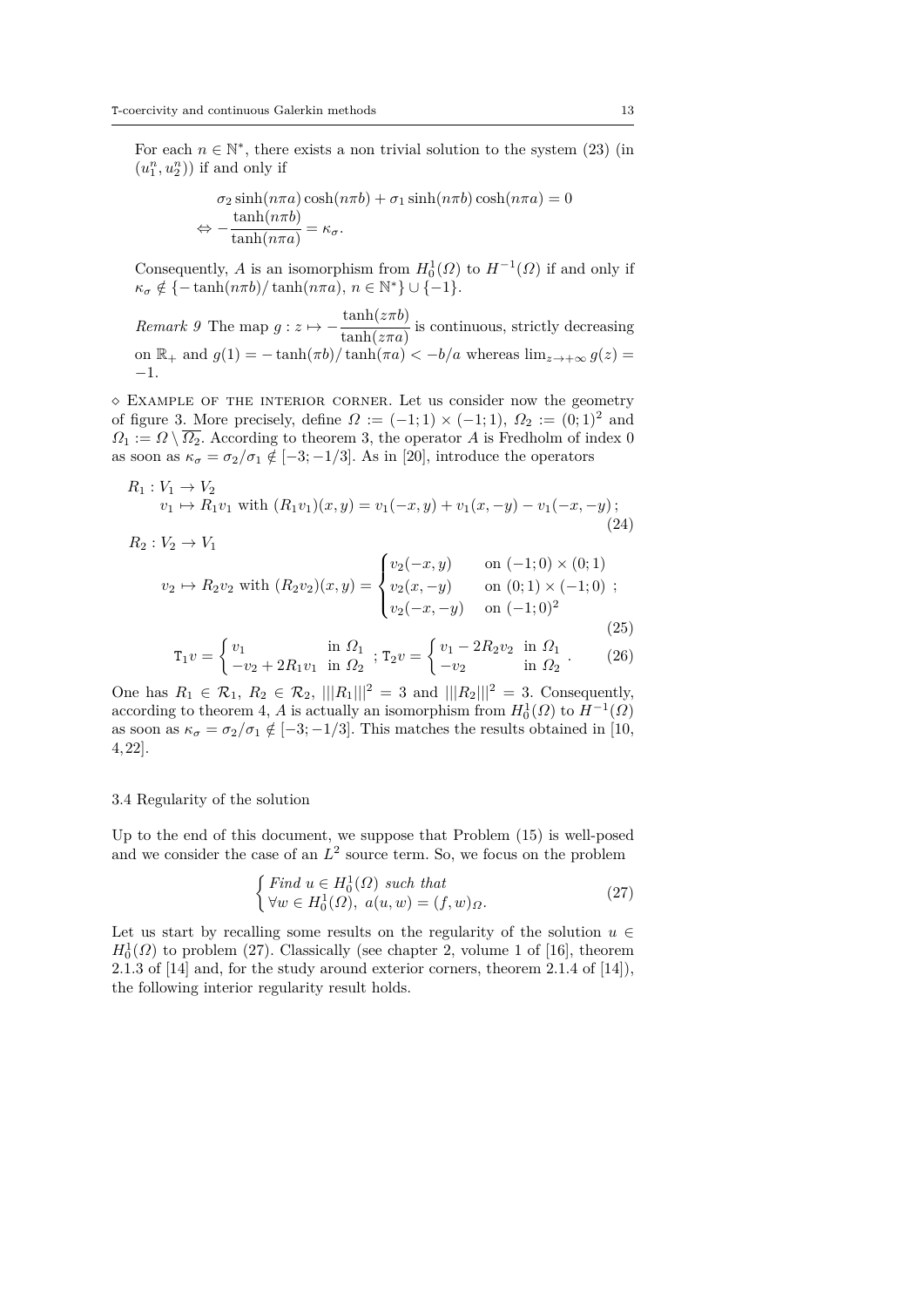**Proposition 1** *Let*  $\mathcal O$  *be an open subset of*  $\Omega$  *such that*  $\overline{\mathcal O}$  *does not intersect the interface*  $\Sigma$ *. Then the solution u to problem* (27) *belongs to*  $H^{1+s}(\mathcal{O})$ *, with estimate*

$$
||u||_{H^{1+s}(\mathcal{O})} \leq C ||f||_{\Omega},
$$

*where the constant C is independent* of *f*, and  $s \in (0, 1]$  *only depends on the aperture of the corners located on the boundary*<sup>2</sup> *.*

Around the interface, the operator  $v \mapsto \text{div }\sigma \nabla v$  is no longer elliptic and the regularity results are less classical. However, usual techniques based on Fourier and Mellin transforms still apply (see  $[10, 4, 22, 6]$ ). In particular, in the neighbourhood of the smooth part of the interface, one can prove that *u* is locally  $H^2$  on each side of  $\Sigma$  (see also [9] for methods based on integral representation). More precisely, one has the

**Proposition 2** *Assume that*  $\kappa_{\sigma} = \sigma_2/\sigma_1 \neq -1$  *and consider an open subset*  $O$  *of*  $\Omega$  *such that*  $\overline{O} \subset \Omega$  *and*  $\overline{O}$  *does not meet any of the corners of*  $\Sigma$ *. Then the solution u to problem* (27) *is such that*  $u_k \in H^2(\mathcal{O} \cap \Omega_k)$ ,  $k = 1, 2$ , with *the estimate*

$$
||u_1||_{H^2(\mathcal{O}\cap\Omega_1)} + ||u_2||_{H^2(\mathcal{O}\cap\Omega_2)} \leq C ||f||_{\Omega}.
$$

In the neighbourhood of the corners of  $\Sigma$ , the regularity of *u* depends both on the geometry and on the value of the contrast. To sum up, there exists  $s \in (0, 1]$  such that  $u_k \in H^{1+s}(\mathcal{O} \cap \Omega_k)$ ,  $k = 1, 2$ , with the estimate

$$
||u_1||_{H^{1+s}(\mathcal{O}\cap\Omega_1)} + ||u_2||_{H^{1+s}(\mathcal{O}\cap\Omega_2)} \leq C ||f||_{\Omega}.
$$

It is important to note that *s* can be arbitrary small, depending on the contrast and on the geometry of the interface.

# **4 Application to div**  $\sigma \nabla \cdot$ **:** approximation of the solution with **hypothesis on the mesh**

Below, we present a simple approximation of Problem (15), based on *P*<sup>1</sup> Lagrange Finite Elements, and we derive error estimates. It is understood that one could use mesh refinement and/or higher order Finite Elements to improve the error estimates.

### 4.1 Approximability

Let us consider  $(\mathcal{T}_h)$ <sub>h</sub> a regular family of meshes of  $\overline{\Omega}$ , made of triangles. Moreover, for all partitions of  $\overline{\Omega}$  and for all triangles  $\tau$ , one has either  $\tau \subset \overline{\Omega_1}$ or  $\tau \subset \overline{\Omega_2}$ .

Define the family of finite element spaces

$$
V_h := \left\{ v \in H_0^1(\Omega) \, | \, v_{|\tau} \in \mathbb{P}_1(\tau), \ \forall \tau \in \mathcal{T}_h \right\},\
$$

<sup>&</sup>lt;sup>2</sup> If *Ω* is convex or if  $\overline{\mathcal{O}}$  does not meet any of the corners of  $\partial\Omega$ , one can take *s* = 1.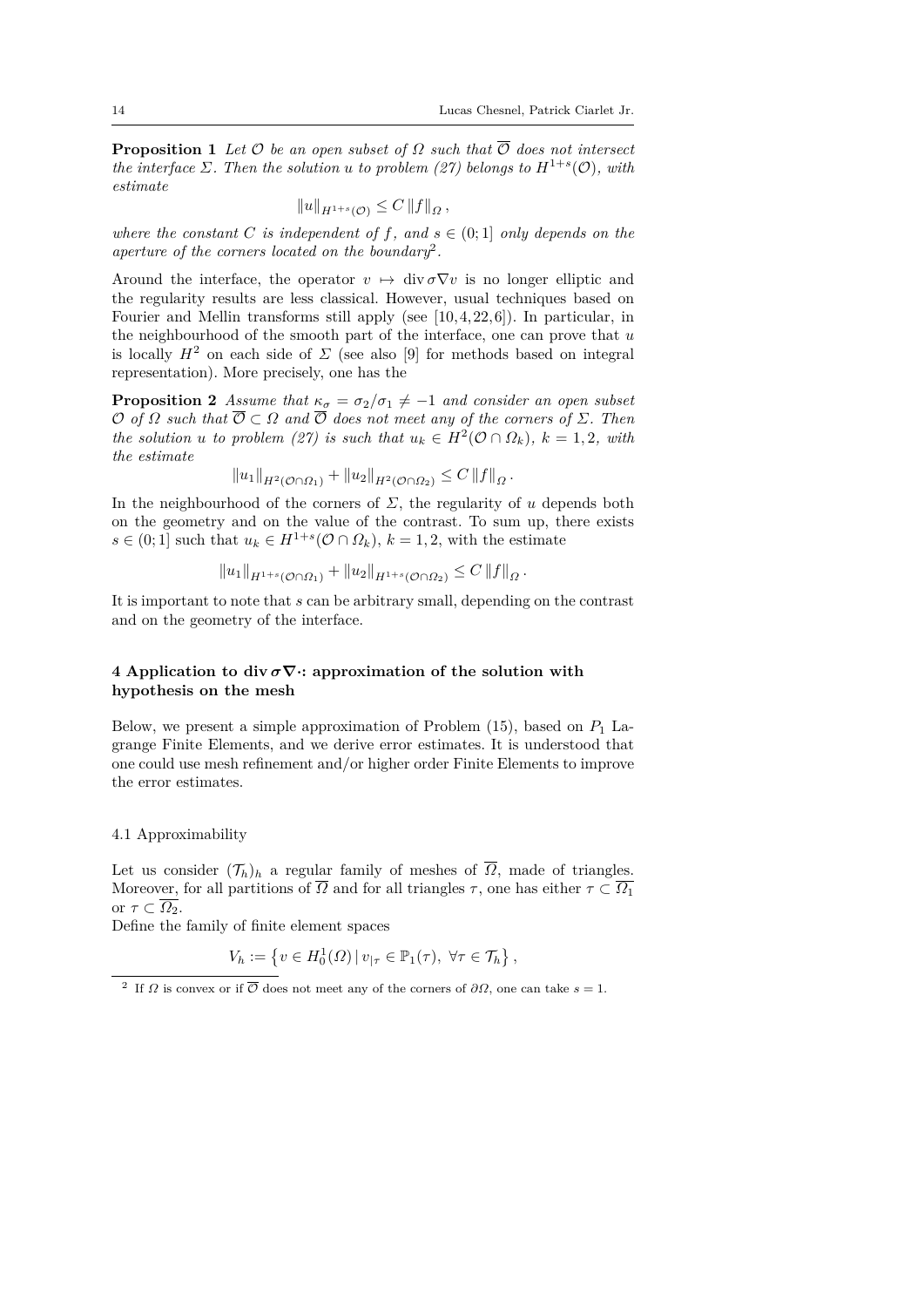where  $\mathbb{P}_1(\tau)$  is the space of polynomials of degree at most 1 on the triangle  $\tau$ . Let us consider the family of problems (indexed by *h*)

$$
\begin{cases} Find \ u_h \in V_h \ such \ that \\ \forall w_h \in V_h, \ a(u_h, w_h) = (f, w_h)_{\Omega}. \end{cases} \tag{28}
$$

**Definition 8** The sequence  $(V_h)_h$  fulfills the *basic approximability property* if

$$
\forall v \in H_0^1(\Omega), \ \lim_{h \to 0} \left( \inf_{v_h \in V_h} \|v - v_h\|_{H_0^1(\Omega)} \right) = 0.
$$

**Definition 9** Given  $T \in \mathcal{L}(H_0^1(\Omega))$ , the meshes  $(\mathcal{T}_h)_h$  are *T-conform* if  $TV_h \subset$  $V_h$  for all  $h$ .

### 4.2 Numerical approximation: T-conform mesh

We would like to apply corollary 1 to derive error estimates. To that aim, we need T-coercivity with an isomorphism T such that  $TV_h \subset V_h$  for all *h*.

 Example of the cavity. We consider here the geometry of figure 2:  $\Omega := \{(x, y) \in (-2, 1) \times (0, 1)\}, \Omega_1 := (-2, 0) \times (0, 1) \text{ and } \Omega_2 := (0, 1) \times (0, 1),$ where the meshes are symmetric with respect to  $\Sigma := \{0\} \times [0, 1]$ . Suppose first  $\kappa_{\sigma}$  < -1. The operator  $T_2$  defined in (22) is such that  $T_2V_h \subset V_h$ . Consequently, according to corollary 1, Problem  $(28)$  is well-posed for each  $h > 0$ . Moreover, one has the error estimate

$$
||u - u_h||_{H_0^1(\Omega)} \le Ch ||f||_{\Omega},
$$

because, in this situation,  $u$  is of  $H^2$  regularity on both sides of the interface. The same result can be obtained when  $-1/2 < \kappa_{\sigma} < 0$  using the obvious *ad hoc* mesh, using this time  $T_1$ .

However, we are not able to conclude when  $\kappa_{\sigma} \in (-1, -1/2] \setminus \{-\tanh(n\pi)/\tanh(2n\pi), n \in$ N <sup>∗</sup>} because we do not have at our disposal an *explicit* operator T such that *a* is T-coercive.

 $\Diamond$  EXAMPLE OF THE INTERIOR CORNER. Here again,  $\Omega := (-1,1) \times (-1,1)$ ,  $\Omega_2 := (0, 1)^2$  and  $\Omega_1 := \Omega \setminus \overline{\Omega_2}$ . Working with the mesh of figure 3, one proves that Problem (28) is well-posed for each  $h > 0$  as soon as  $\kappa_{\sigma} = \sigma_2/\sigma_1 \notin$ [−3; −1*/*3]. Moreover, one has the error estimate

$$
||u - u_h||_{H_0^1(\Omega)} \le Ch^s ||f||_{\Omega},
$$
\n(29)

with  $0 < s \leq 1$  which only depends on the contrast (because the angle of the corner has been fixed).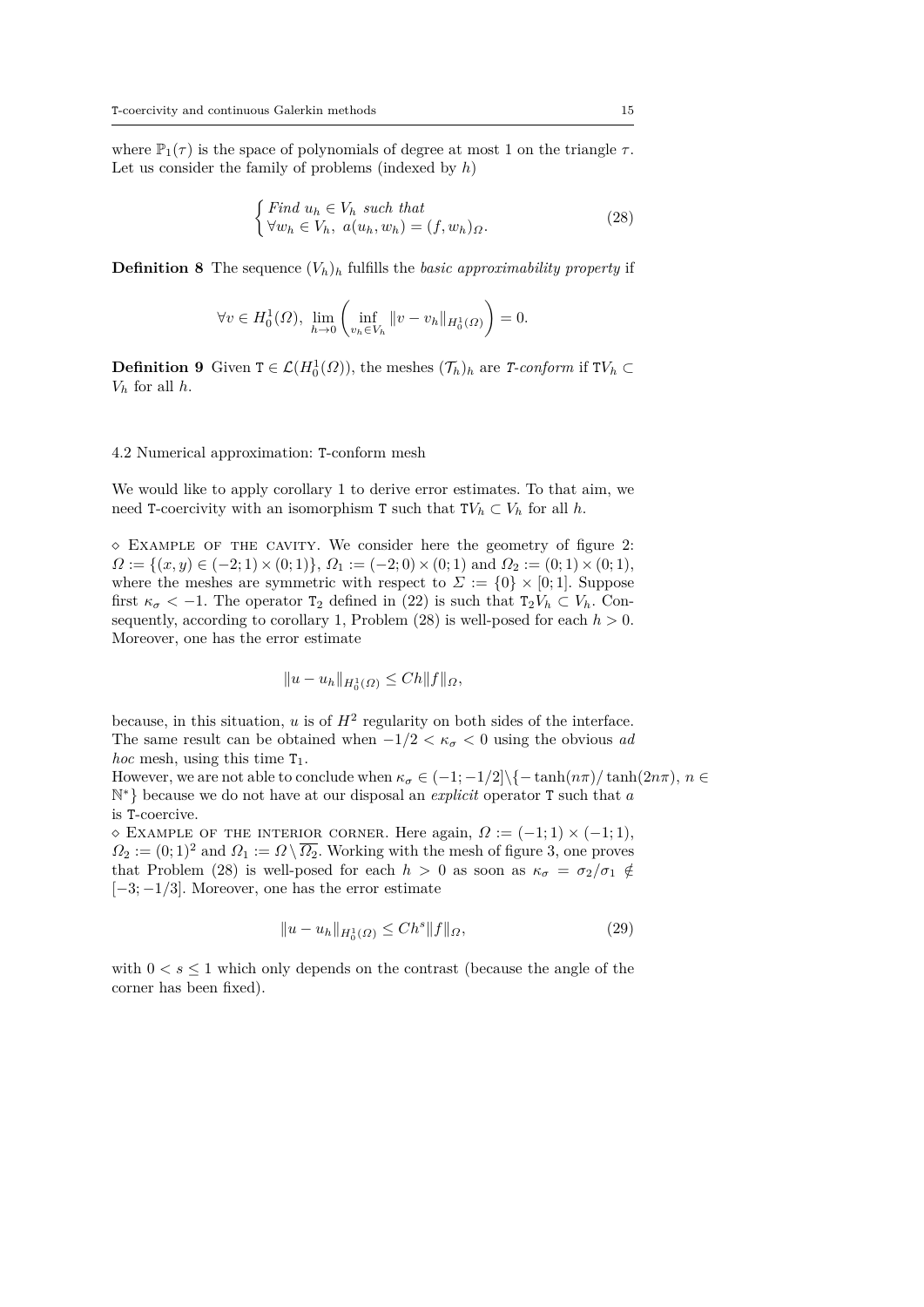

**Fig. 2** "Symmetric" mesh for the cavity.



Fig. 3 "Symmetric" mesh for the corner.

# 4.3 Numerical approximation: locally T-conform mesh

In the preceding paragraph, we have been working with operators T of the form

$$
\mathbf{T}_1 v = \begin{cases} v_1 & \text{in } \Omega_1 \\ -v_2 + 2R_1 v_1 & \text{in } \Omega_2 \end{cases}; \ \mathbf{T}_2 v = \begin{cases} v_1 - 2R_2 v_2 & \text{in } \Omega_1 \\ -v_2 & \text{in } \Omega_2 \end{cases};
$$

with  $R_1 \in \mathcal{R}_1$ ,  $R_2 \in \mathcal{R}_2$ . In this section, we will further impose the condition that operators  $R_1, R_2$  are bounded in  $L^2$  norm (as it is the case for the geometric transfer operators we introduced previously). The question we would like to consider here is: what happens when corollary 1 does not apply, i.e. when  $T_1V_h \not\subset V_h$  or  $T_2V_h \not\subset V_h$ ? It turns out that one can still obtain convergence when the mesh is locally  $T_k$ -conform,  $k = 1$  or 2. Let us clarify this notion. Introduce  $I_h$  the classical interpolation operator such that  $I_h(v) = \sum_{i=1}^{m(h)} v(a_i) \varphi_i$  for all  $v \in \mathscr{C}^0(\overline{\Omega})$ . Here,  $(a_i)_{i=1..m(h)}$  are the nodes (including the nodes of the mesh located on the boundary) and  $\varphi_i$ ,  $i = 1..m(h)$ , are the so-called "hat" functions which satisfy  $\varphi_i(a_i) = \delta_{ij}$ . Define

$$
\mathcal{T}_{1h}^{\text{loc}}v := \begin{cases} v_1 & \text{in } \Omega_1 \\ -v_2 + 2I_h(\chi)R_1v_1 & \text{in } \Omega_2 \end{cases}; \ \mathcal{T}_{2h}^{\text{loc}}v := \begin{cases} v_1 - 2I_h(\chi)R_2v_2 & \text{in } \Omega_1 \\ -v_2 & \text{in } \Omega_2 \end{cases},
$$

where  $\chi \in \mathscr{C}^{\infty}(\overline{\Omega}, [0; 1])$  is a cut-off function such that  $\chi = 1$  in a neighbourhood of  $\Sigma$  (that is there exists an open subset  $\mathcal V$  of  $\mathbb R^2$  such that  $\Sigma \subset \mathcal V$  and  $\chi = 1$  on  $\mathcal{V}$ ).

**Definition 10** For  $k = 1, 2$ , we will say that the meshes are *locally*  $T_k$ *-conform* if  $T_{kh}^{\text{loc}} V_h \subset V_h$  for all *h* smaller than a given  $h_0 > 0$ .

**Proposition 3** *Assume that the form a is*  $T_k$ *-coercive, that the meshes are locally Tk-conform and that the basic approximability property holds. Then, for h small enough, there exists one and only one solution*  $u_h$  *to the problem (28) with the estimate*

$$
||u - u_h||_{H_0^1(\Omega)} \le C \inf_{v_h \in V_h} ||u - v_h||_{H_0^1(\Omega)},
$$
\n(30)

*where*  $C > 0$  *is a constant which does not depend on h and f.*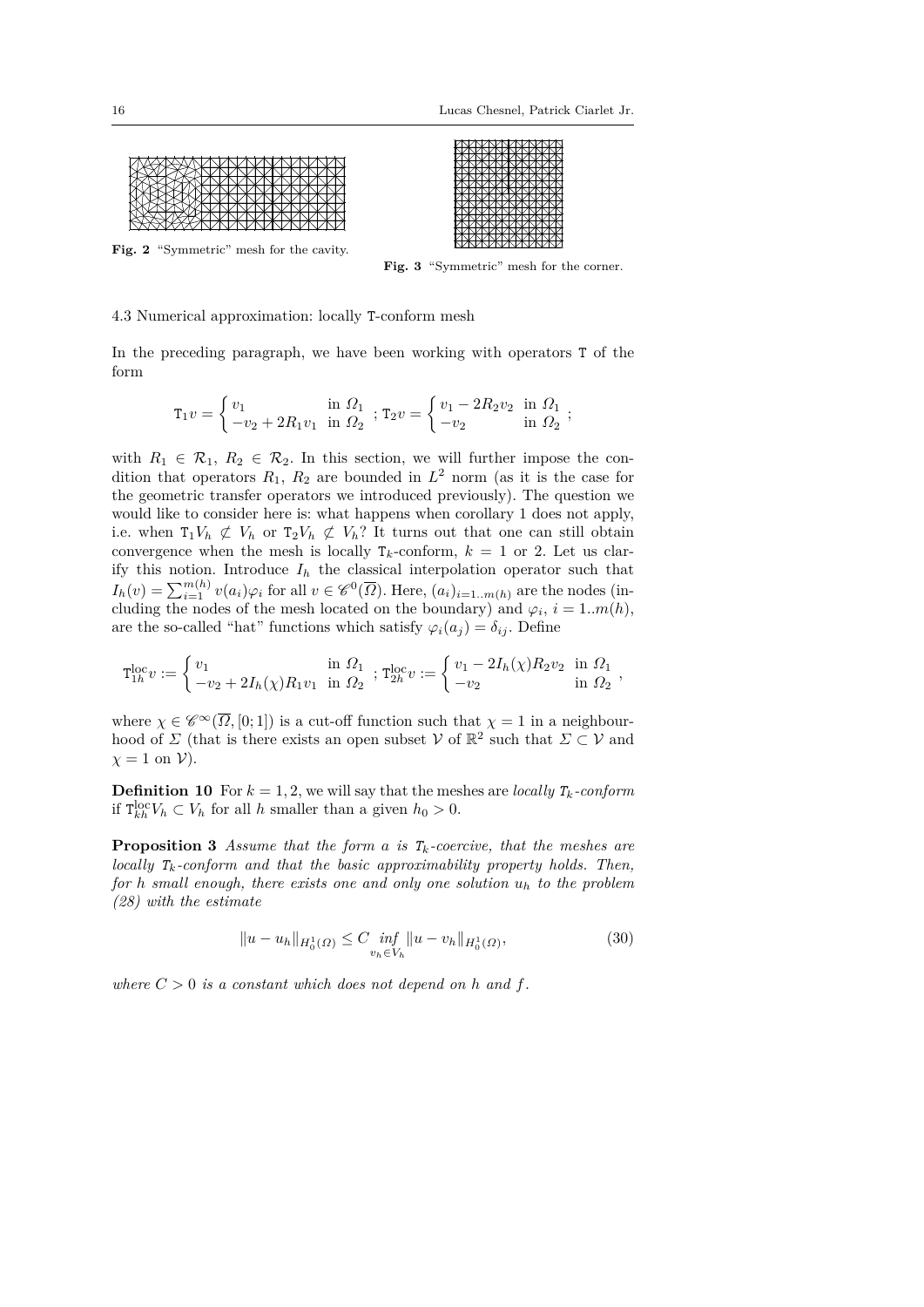*Proof* Suppose that *a* is  $T_1$ -coercive and that the mesh is locally  $T_1$ -conform. Let us prove that the family  $(a_h)_h$  defined by  $a_h(v_h, w_h) = a(v_h, w_h)$  for all  $v_h, w_h \in V_h$  is uniformly  $V_h \times V_h$ -stable, for *h* small enough.

To that aim, we will first prove the estimate, for *h* small enough,

$$
|a(u_h, \mathbf{T}_{1h}^{\text{loc}} u_h)| \ge C_1 \|u_h\|_{H_0^1(\Omega)}^2 - C_2 \|u_h\|_{H_0^1(\Omega)} \|u_h\|_{\Omega}, \forall u_h \in V_h,
$$
 (31)

where  $C_1 > 0$  and  $C_2 > 0$  are two constants independent of *h*. Define the intermediate operator of  $\mathcal{L}(V)$ 

$$
\mathbf{T}_1^{\text{loc}}v := \begin{cases} v_1 & \text{in } \Omega_1 \\ -v_2 + 2\chi R_1 v_1 & \text{in } \Omega_2 \end{cases}
$$

For  $v \in H_0^1(\Omega)$ , one has

$$
a(v, \mathbf{T}_1^{\text{loc}}v)
$$
  
=  $(|\sigma|\nabla v, \nabla v)_{\Omega} - 2(|\sigma_2|\nabla v_2, \nabla(\chi R_1 v_1))_{\Omega_2}$   
=  $(|\sigma|\nabla v, \nabla v)_{\Omega} - 2(|\sigma_2|\chi\nabla v_2, \nabla(R_1 v_1))_{\Omega_2} - 2(|\sigma_2|\nabla v_2, (R_1 v_1)\nabla\chi)_{\Omega_2}.$  (32)

Since  $0 \leq \chi \leq 1$  and since *a* is T<sub>1</sub>-coercive, using (18), one finds there exists  $C_3 > 0$  such that

$$
(|\sigma|\nabla v, \nabla v)_{\Omega} - 2(|\sigma_2|\chi \nabla v_2, \nabla (R_1 v_1))_{\Omega_2} \ge C_3 \|v\|_{H_0^1(\Omega)}^2.
$$
 (33)

One the other hand, since  $R_1$  is bounded for the  $L^2$  norm, one obtains

$$
2(|\sigma_2|\nabla v_2, (R_1v_1)\nabla \chi)_{\Omega_2} \le C_4 \|v\|_{H_0^1(\Omega)} \|v\|_{\Omega}.
$$
\n(34)

*.*

Plugging (33) and (34) into (32), one finds

$$
a(v, \mathbf{T}_1^{\text{loc}} v) \ge C_3 \|v\|_{H_0^1(\Omega)}^2 - C_4 \|v\|_{H_0^1(\Omega)} \|v\|_{\Omega}.
$$

Then, observe that, for  $v_h \in V_h$ , there holds

$$
|a(v_h, \mathbf{T}_1^{\text{loc}} v_h) - a(v_h, \mathbf{T}_{1h}^{\text{loc}} v_h)| \leq C_5 ||\chi - I_h(\chi)||_{W^{1,\infty}(\Omega)} ||v_h||^2_{H_0^1(\Omega)} \leq C_6 h|\chi|_{W^{2,\infty}(\Omega)} ||v_h||^2_{H_0^1(\Omega)},
$$

according to corollary 1.109 of [12]. Thus,

$$
|a(v_h, \mathbf{T}_{1h}^{\text{loc}} v_h)| \ge (C_3 - C_6|\chi|_{W^{2,\infty}(\Omega)} h) \|v_h\|_{H_0^1(\Omega)}^2 - C_4 \|v_h\|_{H_0^1(\Omega)} \|v_h\|_{\Omega},
$$

and (31) holds for *h* small enough.

Now, by contradiction, suppose that the family  $(a_h)_h$  is not uniformly  $V_h \times V_h$ stable: there exists a sequence of subspaces  $(V_h)_h$  together with a sequence of elements  $(v_h)_h$ , with  $v_h \in V_h$ , such that

$$
||v_h||_{H_0^1(\Omega)} = 1 \quad \text{and} \quad \sup_{w_h \in V_h \setminus \{0\}} \frac{|a(v_h, w_h)|}{||w_h||_{H_0^1(\Omega)}} < \mu_h, \text{ with } \lim_{h \to 0} \mu_h = 0. \tag{35}
$$

Since  $(v_h)_h$  is bounded in  $H_0^1(\Omega)$  and since the injection of  $H_0^1(\Omega)$  in  $L^2(\Omega)$  is compact, there exists *v* in  $H_0^1(\Omega)$  such that  $(v_h)_h$  converges strongly in  $L^2(\Omega)$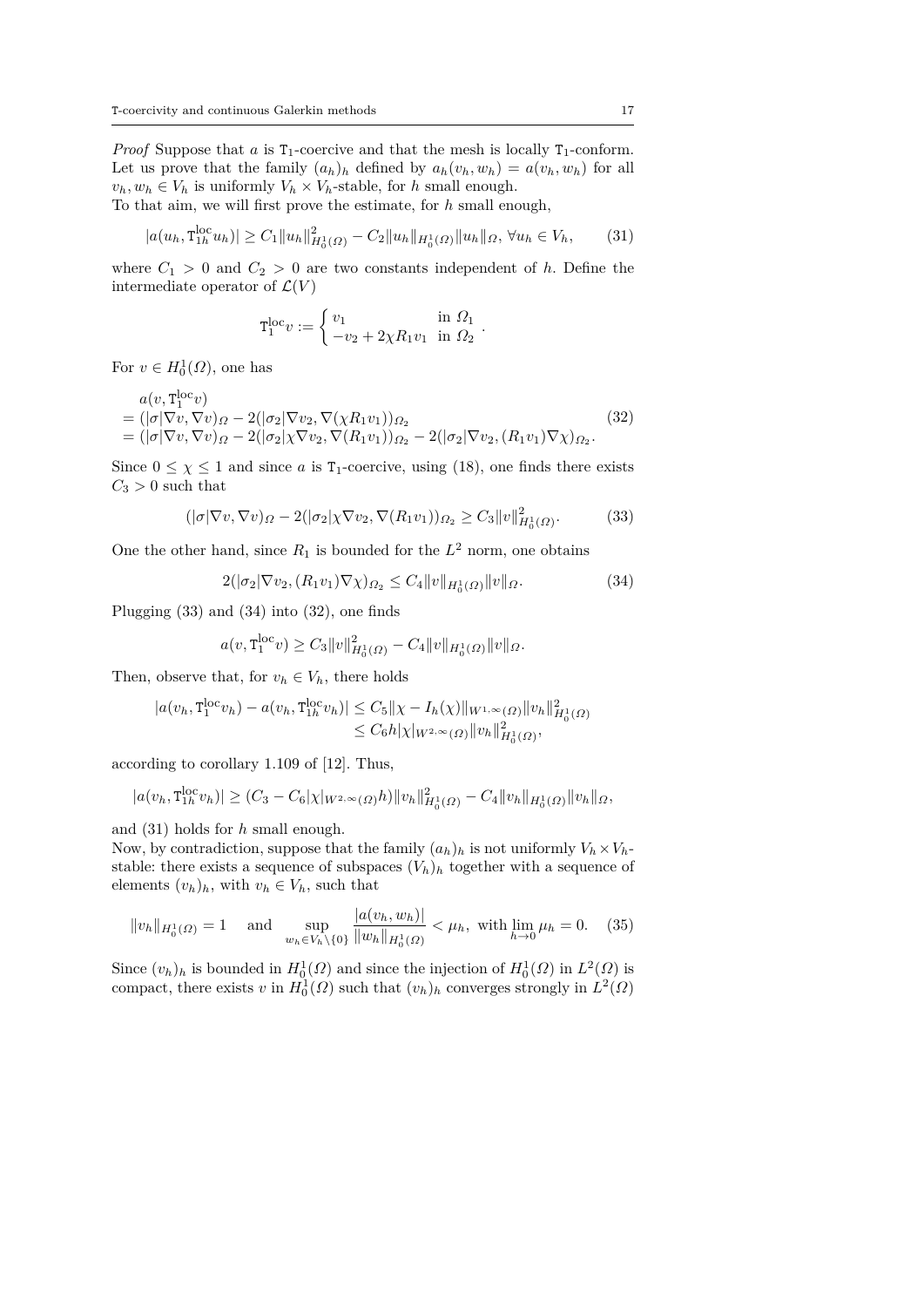and weakly in  $H^1(\Omega)$  to *v*. Classically, thanks to the the basic approximability property, one finds that *v* satisfies the homogeneous problem which implies that  $v = 0$ . Using (31) and the uniform continuity of the family  $(T_{1h}^{loc})_h$ , one deduces that, for *h* small enough, there holds

$$
C_1 - C_2 ||v_h||_{\Omega} \le C_7 \mu_h,
$$

where  $C_1$ ,  $C_2$  and  $C_7$  are three strictly positive constants independent of  $h$ . As  $\lim_{h\to 0} ||v_h||_{\Omega} = \lim_{h\to 0} \mu_h = 0$ , this leads to a contradiction. Thus, the family  $(a_h)_h$  is uniformly  $V_h \times V_h$ -stable for *h* small enough and theorem 2 ensures that the problems (28) are well-posed with the estimate (30). One proceeds exactly in the same way working with  $T_2$  when  $a$  is  $T_2$ -coercive and the mesh is locally  $T_2$ -conform.

*Remark 10* It suffices to have  $\lim_{h\to 0} (|\chi|_{W^{2,\infty}(\Omega)} h) = 0$  in the proof of proposition 3. Consequently, we can allow the function  $\chi$  to change with *h*. Thus, one can weaken the condition of T-conformity for the mesh: we just need the mesh to be T-conform in a neighbourhood of the interface whose area goes to zero like  $h^t$  for some  $t \in (0, 1/2)$ .



**Fig. 4** Locally symmetric mesh for the cavity.



**Fig. 5** Locally symmetric mesh for the corner–bis.

 $\Diamond$  Example of the cavity with a locally symmetric mesh (figure 4). Consider a family of meshes, as described on figure 4, which are symmetric with respect to *Σ*, in the region  $(-0.25; 0.25) \times (0; 1)$ . Here again,  $\Omega := \{(x, y) \in$  $(-2; 1) \times (0; 1)$ ,  $\Omega_1 := (-2; 0) \times (0; 1)$  and  $\Omega_2 := (0; 1) \times (0; 1)$ . According to proposition 3, Problem (28) is well-posed for *h* small enough as soon as  $\kappa_{\sigma} \notin [-1, -1/2]$ . Moreover, in this case, one has the error estimate

$$
||u - u_h||_{H_0^1(\Omega)} \le Ch||f||_{\Omega}.
$$

 $\Diamond$  EXAMPLE OF THE CORNER–BIS (FIGURE 5). Let us consider now the geometry of figure 5. More precisely, define  $\Omega := (-2, 1) \times (-1, 1)$ ,  $\Omega_2 := (0, 1)^2$  and  $\Omega_1 := \Omega \setminus \overline{\Omega_2}$ . According to theorem 3, the operator *A* is Fredholm of index 0 as soon as  $\kappa_{\sigma} = \sigma_2/\sigma_1 \notin [-3, -1/3]$ .

Extending the operator  $R_2$  defined in (25) by 0 on  $(-2, -1) \times (-1, 1)$ , one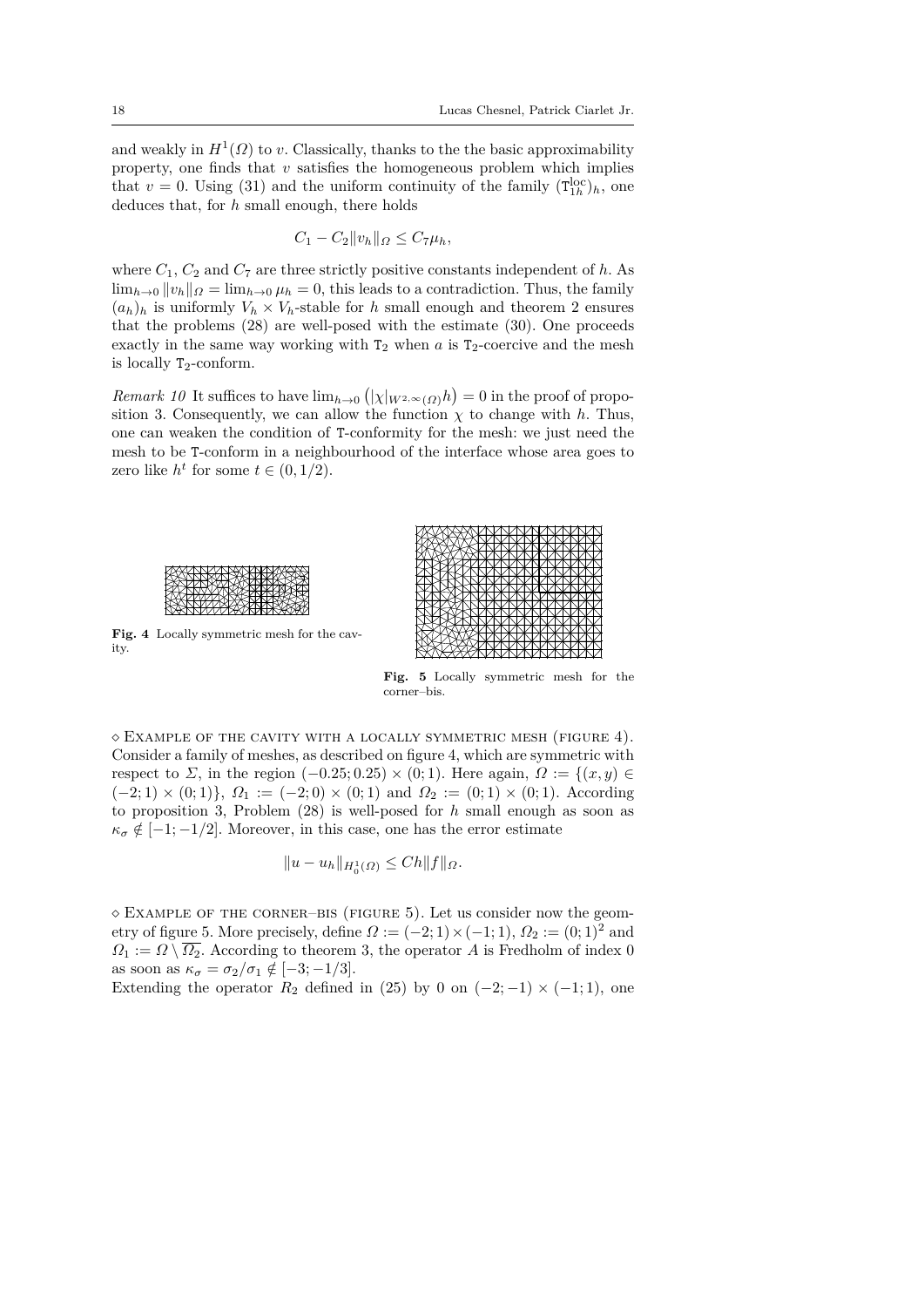finds that *A* is an isomorphism from  $H_0^1(\Omega)$  to  $H^{-1}(\Omega)$  as soon as  $\kappa_{\sigma} < -3$ , so that Problem (28) is well-posed for *h* small enough.

Now, suppose  $-1/3 < \kappa_{\sigma} < 0$  and that *A* is injective. Introduce  $\chi_0 \in$  $\mathscr{C}^{\infty}(\mathbb{R}, [0; 1])$  a cut-off function such that  $\chi_0(x) = 1$  for  $x \ge -1/2$  and  $\chi_0(x) = 0$  for  $x \le -1$ . Define  $\chi : (x, y) \mapsto \chi_0(x)$ . According to proposition 3, Problem (28) is well-posed for *h* small enough.

Moreover, in these two cases ( $\kappa_{\sigma} < -3$  and  $-1/3 < \kappa_{\sigma} < 0$ , *A* injective), error estimate (29) is valid.

# **5 Application to div**  $\sigma \nabla$ **:** approximation of the solution without **hypothesis on the mesh**

#### 5.1 Numerical approximation: general mesh

In the present subsection, we would like to consider the case of a general mesh which is neither T-conform nor locally T-conform. In this situation, corollary 1 and proposition 3 fail to justify the well-posedness of the discrete problems. The question to be addressed is how to build a family  $(T_h)_h$  of discrete operators such that the form  $a$  is uniformly  $T_h$ -coercive, at least for  $h$  small enough. Some methods have already been proposed in [3] and [20]. The first one relies on a lifting of the trace on the interface. The second one is based on taking  $R_h = \prod_h^{SZ} R$  where  $\prod_h^{SZ}$  is the Scott-Zhang interpolation operator [23]. More precisely, the authors apply the Scott-Zhang interpolation operator respectively to  $(R_1u_h)_{|\Omega_2}$  and  $(R_2u_h)_{|\Omega_1}$ . Since this operator preserves the boundary conditions, it follows that  $\Pi_h^{\mathcal{SZ}}(R_1u_h)_{|\Omega_2} = u_h$  and  $\Pi_h^{\mathcal{SZ}}(R_2u_h)_{|\Omega_1} = u_h$  on the interface *Σ*. The main limitation of theses two approaches is that their range of applicability is not clear *a priori*: in a general situation, for a given value of the contrast and a general mesh, we can not ensure that the discrete problem (28) is well-posed, even for *h* small enough. Let us explain briefly where the difficulty arises. For that, we propose below an alternate approach to [3, 20]. Define

$$
V_{1 h} := \{ v_{h | \Omega_1} \mid v_h \in V_h \}; \quad V_{2 h} := \{ v_{h | \Omega_2} \mid v_h \in V_h \};
$$
  

$$
V_{1 h}^{0} := H_0^1(\Omega_1) \cap V_{1 h}; \quad V_{2 h}^{0} := H_0^1(\Omega_2) \cap V_{2 h}.
$$

For all  $v_{1h} \in V_{1h}$ , let  $R_{1h}v_{1h}$  be defined as the unique solution to problem

$$
\begin{cases} \text{Find } R_{1\,h}v_{1\,h} \in V_{2\,h} \text{ such that } R_{1\,h}v_{1\,h} = v_{1\,h} \text{ on } \Sigma \text{ and} \\ \forall w_h \in V_{2\,h}^0, \ (\sigma \nabla (R_{1\,h}v_{1\,h}), \nabla w_h)_{\Omega_2} = (\sigma \nabla (R_{1}v_{1\,h}), \nabla w_h)_{\Omega_2}. \end{cases} \tag{36}
$$

For all  $h > 0$ , one has  $|||R_{1h}||| \leq C$  where *C* is a constant independent of *h*. On the other hand, there is no guarantee that  $\inf_{R_{1h}} ||R_{1h}||$  is equal to  $\inf_{R_1} ||R_1||$ . So, in the spirit of theorem 4, well-posedness of the discrete problems (28) is guaranteed, however under a more restrictive condition on the contrast than  $\kappa_{\sigma} > -1/\inf_{R_1} ||R_1||.$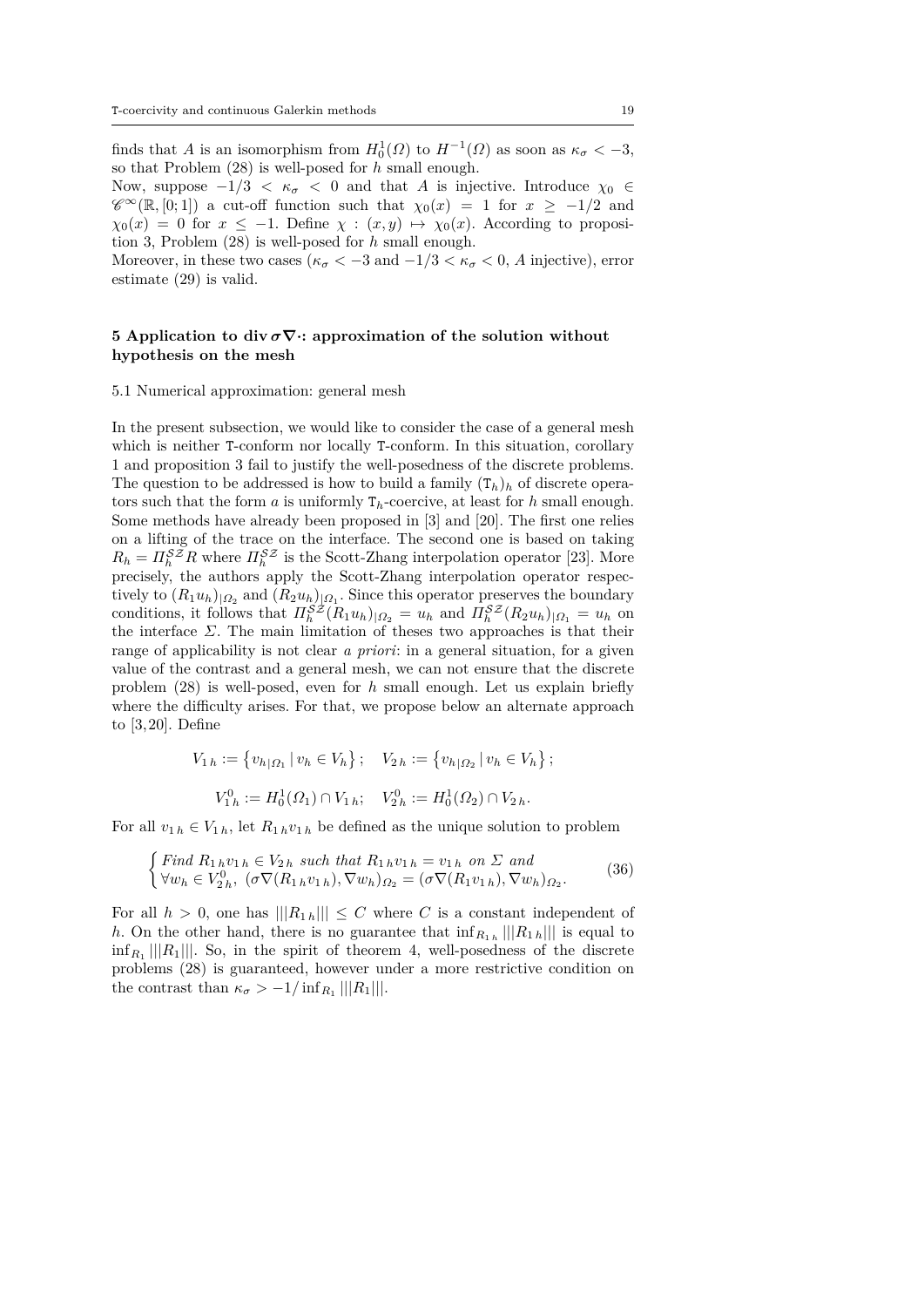*Remark 11* Let  $v_{1h} \in V_{1h}$ . By construction (cf. (36)), one has  $R_{1h}v_{1h}$  −  $R_1v_{1h} \in H_0^1(\Omega_2)$ . So, if in addition  $R_1v_{1h}$  belongs to  $V_{2h}$ , one obtains  $R_1v_{1h} =$  $R_1v_{1h}$ . For this property to hold for all  $v_{1h} \in V_{1h}$ , it is sufficient that the mesh be *T*-conform. According to theorem 4, to recover the same applicability as the continuous Problem (15), one needs that this property be fulfilled for *R*<sup>1</sup> with minimal norm.

# 5.2 Numerical approximation: using dissipation

Given  $\gamma > 0$ , let  $\sigma^{\gamma} := (1 + i \operatorname{sign}(\sigma) \gamma) \sigma$ , and define the approximate problem

$$
\begin{cases} Find \ u^{\gamma} \in H_0^1(\Omega) \ such \ that \\ \forall v \in H_0^1(\Omega), \ (\sigma^{\gamma} \nabla u^{\gamma}, \nabla v)_{\Omega} = (f, v). \end{cases} \tag{37}
$$

First, one can check easily that

$$
\forall v \in H_0^1(\Omega), \ |(\sigma^\gamma \nabla v, \nabla v)_\Omega| \ge \min(\sigma_1, |\sigma_2|) \gamma \|v\|_{H_0^1(\Omega)}^2. \tag{38}
$$

In other words, this approximate problem is *always* well-posed for  $\gamma > 0$ . Below, we let  $\gamma$  go to 0.

We define the operator  $A^{\gamma} \in \mathcal{L}(H_0^1(\Omega), H^{-1}(\Omega))$  such that  $\langle A^{\gamma}u^{\gamma}, v \rangle = a^{\gamma}(u^{\gamma}, v)$ for all  $v \in H_0^1(\Omega)$ . One has

$$
Au = A^{\gamma}u^{\gamma} \Leftrightarrow A(u - u^{\gamma}) = (A^{\gamma} - A)u^{\gamma} \Leftrightarrow u - u^{\gamma} = A^{-1}(A^{\gamma} - A)u^{\gamma}.
$$

For the last equation, we used the fact that the Problem (15) is well-posed. Noticing that  $|((\sigma - \sigma^{\gamma})\nabla u, \nabla v)_{\Omega}| \leq \max(\sigma_1, |\sigma_2|)\gamma ||u||_{H_0^1(\Omega)} ||v||_{H_0^1(\Omega)}$  for all  $u, v \in H_0^1(\Omega)$ , it yields  $|||A^{\gamma} - A||| \le \max(\sigma_1, |\sigma_2|) \gamma$ . Consequently,  $||u$  $u^{\gamma} \|_{H_0^1(\Omega)} \leq C_1 \gamma \| u^{\gamma} \|_{H_0^1(\Omega)}$  with  $C_1 = ||| A^{-1} ||| \max(\sigma_1, |\sigma_2|)$ . Ones deduces  $(1-C_1^{\gamma}\gamma)\|u^{\gamma}\|_{H_0^1(\Omega)} \leq \|u\|_{H_0^1(\Omega)}$  which proves that  $(u^{\gamma})_{\gamma}$  is bounded. Moreover, there holds the estimate

$$
||u - u^{\gamma}||_{H_0^1(\Omega)} \le C_2 \gamma ||u||_{H_0^1(\Omega)} \le C_3 \gamma ||f||_{\Omega}.
$$

Next, one builds a finite dimensional approximation of Problem (37), which writes  $\epsilon$   $\sim$ *γ*

$$
\begin{cases} \n\text{Find } u_h^{\gamma} \in V_h \text{ such that} \\ \forall v_h \in V_h, \ (\sigma^{\gamma} \nabla u_h^{\gamma}, \nabla v_h)_{\Omega} = (f, v_h). \end{cases} \tag{39}
$$

According to (38), Problem (39) is always well-posed: discussions on applicability are superfluous, i.e. the applicability of the approximation with dissipation is the same as for the continuous Problem (15)! Using Céa's lemma, we find

$$
||u^{\gamma} - u_h^{\gamma}||_{H_0^1(\Omega)} \le \frac{C_4}{\gamma} \inf_{v_h \in V_h} ||u^{\gamma} - v_h||_{H_0^1(\Omega)},
$$

where  $C_4$  is independent of  $\gamma$  and  $h$ . Applying the triangular inequality leads to

$$
||u-u_h^{\gamma}||_{H_0^1(\Omega)} \le ||u-u^{\gamma}||_{H_0^1(\Omega)} + ||u^{\gamma}-u_h^{\gamma}||_{H_0^1(\Omega)} \le C_3\gamma||f||_{\Omega} + \frac{C_4}{\gamma}\inf_{v_h\in V_h}||u^{\gamma}-v_h||_{H_0^1(\Omega)}.
$$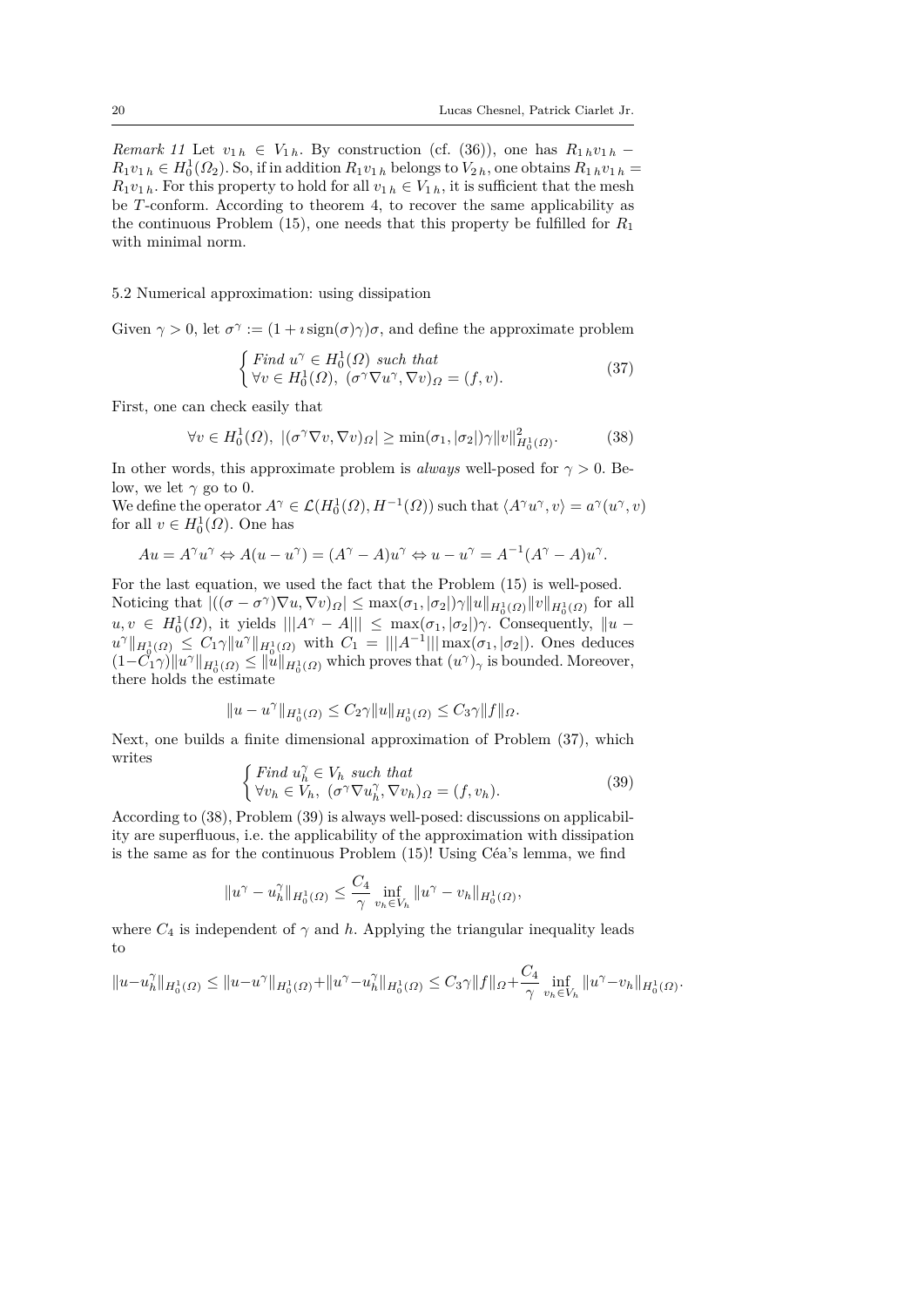To conclude, one has to estimate  $\inf_{v_h \in V_h} ||u^\gamma - v_h||_{H_0^1(\Omega)}$ . Let us assume that a uniform approximability property like  $|u^{\gamma}|_{H^{s}(\Omega_1)} + |u^{\gamma}|_{H^{s}(\Omega_2)} \leq C_5||f||_{\Omega_2}$ holds for some  $s > 0$  and  $\gamma$  small enough (elements of proof are given in the annex). Then, one has

$$
\inf_{v_h \in V_h} \|u^{\gamma} - v_h\|_{H_0^1(\Omega)} \leq C_6 h^s \|f\|_{\Omega}.
$$

Finally, one can optimize the error estimate by choosing  $\gamma = \sqrt{C_4C_6/C_3} h^{s/2}$ , leading to

$$
||u - u_h^{\gamma}||_{H_0^1(\Omega)} \le 2\sqrt{C_3 C_4 C_6} h^{s/2} ||f||_{\Omega}.
$$

This estimate holds as soon as Problem (15) is well-posed and  $1 > C_1 \gamma$ . As  $\gamma \sim h^{s/2}$ , the latter holds for *h* "small" enough.

*Remark 12* In the above analysis, we assumed that  $1 > C_1 \gamma$ , where  $C_1$  =  $\| |A^{-1}|| \max(\sigma_1, |\sigma_2|)$ . It can happen that the norm  $\| |A^{-1}|| |$  is very "large", so it is important in practice to choose the parameter  $\gamma$  like  $\gamma = C_8 h^{s/2}$  with *C*<sub>8</sub> "small". In this case, one has  $1/|||A^{-1}||| > C_8$  max(*σ*<sub>1</sub>*,*|*σ*<sub>2</sub>|) *h*<sup>*s*/2</sup> even for coarse meshes, with an error in  $O(h^{s/2}||f||_{\Omega})$ .

 $\Diamond$  EXAMPLE OF THE CAVITY WITH A GENERAL MESH. In this example, we do not assume that the mesh of the cavity  $\Omega := \{(x, y) \in (-2, 1) \times (0, 1)\}\$ is locally symmetric. Recall that  $\Omega_1 := (-2,0) \times (0,1)$  and  $\Omega_2 := (0,1) \times (0,1)$ . Suppose that  $\kappa_{\sigma} \in (-1, -1/2] \setminus \{-\tanh(n\pi)/\tanh(2n\pi), n \in \mathbb{N}^*\}.$  We know that in such a case, *A* is an isomorphism from  $H_0^1(\Omega)$  to  $H^{-1}(\Omega)$ .

Then, according to proposition 4 (see §A), the only solution  $u^{\gamma}$  to problem (37) satisfies  $|u^{\gamma}|_{H^2(\Omega_1)} + |u^{\gamma}|_{H^2(\Omega_2)} \leq C||f||_{\Omega}$ , for  $\gamma$  small enough. Consequently, for a family of general meshes of  $\Omega$ , we can approximate the unique solution *u* to problem (27) by the sequence  $(u_h^{\gamma})_h$ . Moreover, there holds the error estimate √

$$
||u - u_h^{\gamma}||_{H_0^1(\Omega)} \le C\sqrt{h}||f||_{\Omega},
$$

for *h* small enough if we take  $\gamma \sim$ √ *h*.

# **6 Numerical experiments: influence of the mesh for the cavity example**

Let us consider the symmetric cavity defined by  $\Omega := \{(x, y) \in (-1, 1) \times (0, 1)\},\$  $\Omega_1 := (-1,0) \times (0,1)$  and  $\Omega_2 := (0,1) \times (0,1)$ . See figure 6 for different kinds of meshes.

Consider  $u \in H_0^1(\Omega)$  defined by

$$
u(x,y) := \begin{cases} ((x+1)^2 - (\sigma_1 + \sigma_2)^{-1}(2\sigma_1 + \sigma_2)(x+1))\sin(\pi y) & \text{on } \Omega_1; \\ (\sigma_1 + \sigma_2)^{-1}\sigma_1(x-1)\sin(\pi y) & \text{on } \Omega_2; \end{cases}
$$

and  $f := -\operatorname{div} \sigma \nabla u \in L^2(\Omega)$ . We set  $\sigma_1$  to 1. According to the results of §3.3, the problem (27) is well-posed as soon as  $\kappa_{\sigma} \neq -1 \Leftrightarrow \sigma_1 + \sigma_2 \neq 0$ . Moreover, according to the results of §4.2 and §4.3, we know that discrete problems (28)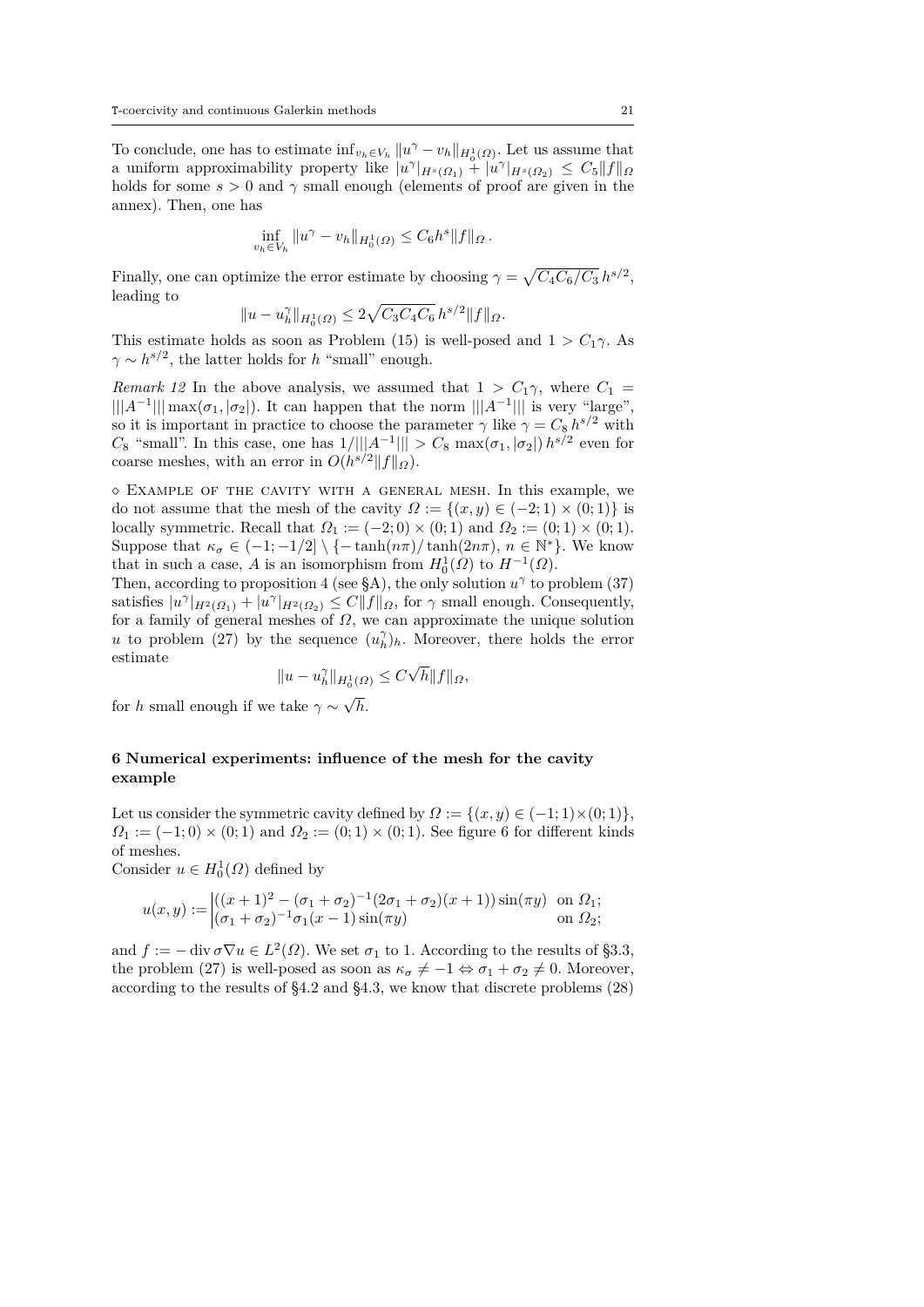

**Fig. 6** Meshes for the cavity: Non symmetric mesh (top left) - Symmetric mesh (top right) - Locally symmetric mesh (center).

are well-posed (at least for *h* small enough), for the symmetric mesh and for the locally symmetric mesh. However, up to now, we have not been able to prove that (28) was well-posed, even for *h* small enough, for the non symmetric mesh. On the other hand, using dissipation, one recovers automatically well-posed discrete problems, such as  $(39)$ . According to remark 12, we choose a small dissipation coefficient.

We show on figures 7 and 8 numerical results for a value of the constrast  $\kappa_{\sigma} = \sigma_2/\sigma_1 = -1.001$ , with a meshsize  $h \in (10^{-0.8}; 10^{-2.2})$ . The relative errors, plotted respectively in  $H^1$  semi norm and  $L^2$  norm, are reported in log–log scale, with *a* the order of convergence. We obtain that all approaches:

- **–** natural discretization with symmetric meshes;
- **–** natural discretization with locally symmetric meshes;
- **–** natural discretization with non symmetric meshes;
- **–** discretization with dissipation with non symmetric meshes;

converge to the exact solution, even though the chosen constrast is very close to the critical value  $-1$ . The lowest convergence order is observed for the discretization with dissipation, as expected. Furthermore, it behaves like  $O(\sqrt{h})$ as predicted by the theory. On the other hand, the natural discretizations with either symmetric meshes or locally symmetric meshes converge with the expected rates, namely  $O(h)$  in  $H^1$  semi norm and  $O(h^2)$  in  $L^2$  norm, where the latter estimate is a consequence of the Aubin-Nitsche lemma (cf. [12]) applied to our problem.

To improve the convergence order of the discretization with dissipation, one can increase the discretization order (for instance,  $P_2$  or  $P_3$  Finite Elements),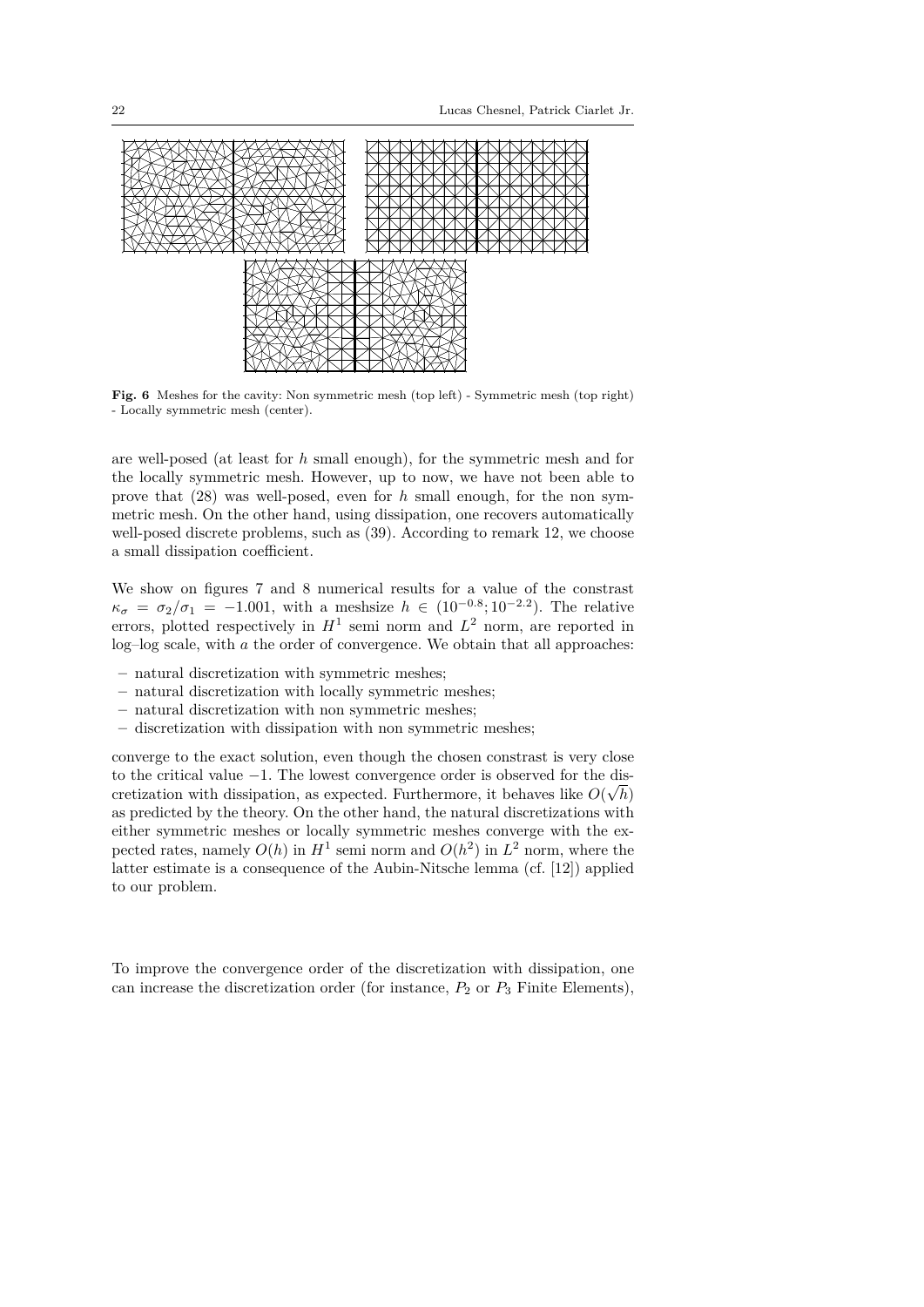

**Fig. 7** Errors  $(H^1)$  semi norm) for different meshes of the cavity.



**Fig. 8** Errors  $(L^2 \text{ norm})$  for different meshes of the cavity.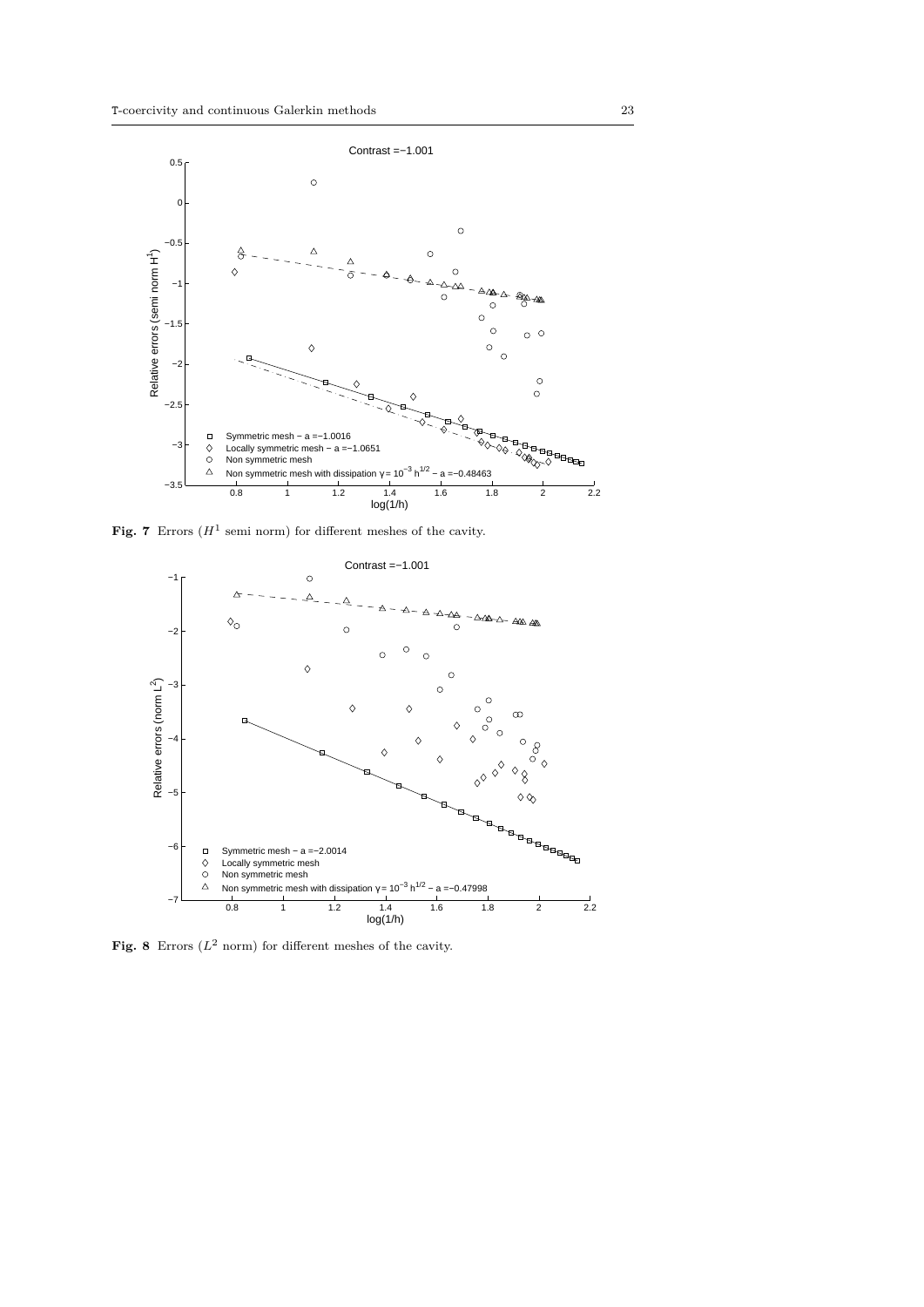using an appropriately tuned dissipation coefficient. Denoting by  $m \in \{1, 2, 3\}$ the order of the finite element, one chooses  $\gamma_m \sim h^{m/2}$  to recover a convergence rate in  $O(h^{m/2})$  (here the solution is piecewise smooth). The results are shown in figure 9: again, the method behaves as expected.



**Fig. 9** Comparison of errors  $(H^1 \text{ semi norm})$  for different finite elements and dissipations.

## **A Annex**

In this section, we consider the geometry of figure 2 for which  $\Omega := \{(x, y) \in (-2, 1) \times (0, 1)\},\$  $Q_1 := (-2,0) \times (0,1)$  and  $Q_2 := (0,1) \times (0,1)$  and we suppose that

$$
\kappa_{\sigma} \in (-1; -1/2] \setminus \{-\tanh(n\pi)/\tanh(2n\pi), n \in \mathbb{N}^*\}.
$$

We let *u* denote the unique solution to Problem  $(27)$ .

*Remark 13* The results of the Annex hold if  $\kappa_{\sigma} \notin \{-\tanh(n\pi)/\tanh(2n\pi), n \in \mathbb{N}^*\} \cup \{-1\}.$ 

One has the

**Proposition 4** *For*  $\gamma > 0$ *, let*  $u^{\gamma}$  *be the unique solution of problem (37). Then, there holds*

$$
|u^{\gamma}|_{H^2(\Omega_1)} + |u^{\gamma}|_{H^2(\Omega_2)} \leq C||f||_{\Omega},
$$

*for*  $\gamma$  *small enough, with*  $C > 0$  *independent of*  $\gamma$ *.*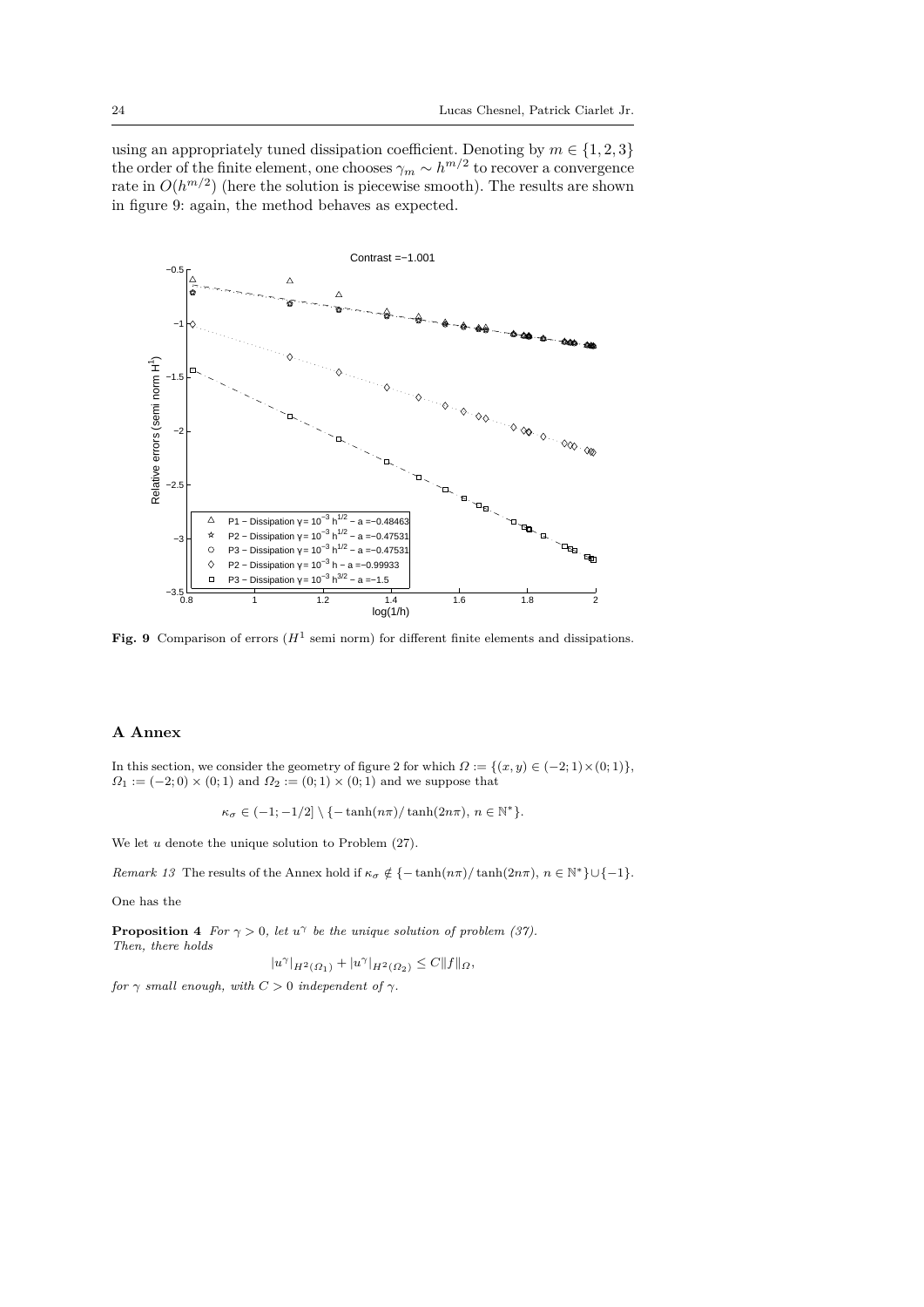*Proof* Using a partition of unity, it is sufficient to prove this result locally. Introduce  $\zeta_1, \zeta_2 \in \mathscr{C}^\infty(\mathbb{R}^2, [0, 1])$  two cut-off functions independent of *y* such that:

> $\zeta_1(x, y) = 1$  for  $x \le -0.5$  and  $\zeta_1(x, y) = 0$  for  $x \ge -0.25$ ;  $\zeta_2(x, y) = 0$  for  $x \le -0.75$  and  $\zeta_2(x, y) = 1$  for  $x \ge -0.5$ *.*

#### $\diamond$  Approximation away from the interface:

**Lemma 1** *There exists a constant*  $C > 0$ *, independent of*  $\gamma$  *and*  $f$ *, such that*  $|\zeta_1(u$  $u^{\gamma}$ ) $|_{H^2(\Omega)} \leq C\gamma$  $||f||_{\Omega}$  *for*  $\gamma$  *small enough.* 

*Proof* Define  $\mathcal{O} := (-2, -0.25) \times (0, 1)$ . Since  $\sigma$  is constant in  $\mathcal{O}$ , simple computations yield to

$$
-\Delta(\zeta_1(u - u^{\gamma})) = g,
$$

with  $g = \zeta_1(f/\sigma - f/\sigma^{\gamma}) - 2\nabla \zeta_1 \cdot \nabla (u - u^{\gamma}) - \Delta \zeta_1(u - u^{\gamma}) \in L^2(\mathcal{O})$ . Now,  $||g||_{\mathcal{O}} \leq C\gamma ||f||_{\Omega}$ and we know that the Laplacian with homogeneous Dirichlet boundary condition is an isomorphism from  $H^2(\mathcal{O}) \cap H_0^1(\mathcal{O})$  to  $L^2(\mathcal{O})$ , so one can write

$$
|\zeta_1(u - u^\gamma)|_{H^2(\Omega)} = |\zeta_1(u - u^\gamma)|_{H^2(\mathcal{O})} \leq C ||g||_{\mathcal{O}} \leq C\gamma ||f||_{\Omega}.
$$

 $\diamond$  Approximation near the interface:

**Lemma 2** *There exists a constant*  $C > 0$ *, independent of*  $\gamma$  *and*  $f$ *, such that*  $|\zeta_2(u$  $u^{\gamma}$ )| $_{H^2(\Omega_1)}$  + | $\zeta_2(u - u^{\gamma})|_{H^2(\Omega_2)} \leq C\gamma$ || $f$ || $\Omega$  *for*  $\gamma$  *small enough.* 

*Proof* Introduce the infinite strips  $\mathcal{I} := I \times \mathbb{R}$ ,  $\mathcal{I}_j := I_j \times \mathbb{R}$ ,  $j = 1, 2$ , with  $I := (-1, 1)$ , *I*<sub>1</sub> := (−1; 0) and *I*<sub>2</sub> := (0; 1). By odd reflection, on  $\tilde{\mathcal{O}}$  := (−1; 1) × (−1; 2), define the functions  $\tilde{u}$  and  $\tilde{u}^{\gamma}$  such that,

$$
\tilde{u}(x, y) := \begin{cases}\n-u(x, 2 - y) \text{ for } 1 \le y \le 2 \\
u(x, y) \text{ for } 0 \le y \le 1 \\
-u(x, -y) \text{ for } -1 \le y \le 0\n\end{cases},
$$
\n
$$
\tilde{u}^{\gamma}(x, y) := \begin{cases}\n-u^{\gamma}(x, 2 - y) \text{ for } 1 \le y \le 2 \\
u^{\gamma}(x, y) \text{ for } 0 \le y \le 1 \\
-u^{\gamma}(x, -y) \text{ for } -1 \le y \le 0\n\end{cases},
$$

for all  $x \in (-1, 1)$ . Define also, again for  $x \in (-1, 1)$ ,

$$
\tilde{f}(x, y) := \begin{cases}\n-f(x, 2 - y) \text{ for } 1 \le y \le 2 \\
f(x, y) \text{ for } 0 \le y \le 1 \\
-f(x, -y) \text{ for } -1 \le y \le 0\n\end{cases}.
$$

Introduce  $\chi \in \mathscr{C}^{\infty}(\mathbb{R}^2, [0, 1])$  a cut-off function independent of *x* such that:

 $\chi(x, y) = 1$  for  $0 \le y \le 1$  and  $\chi(x, y) = 0$  for  $y \le -0.5$  and  $y \ge 1.5$ *.* 

Now, we localize the study of regularity with the help of *χ*. In the sequel, we make no distinction between elements of  $H_0^1(\tilde{\mathcal{O}})$  or  $L^2(\tilde{\mathcal{O}})$  and their extension by 0 to *I*. Consider

$$
p := \sigma \left( \tilde{u} \Delta(\chi \zeta_2) + 2 \nabla \tilde{u} \cdot \nabla(\chi \zeta_2) \right) + \tilde{f} \chi \zeta_2 \text{ and } p^{\gamma} := \sigma^{\gamma} \left( \tilde{u}^{\gamma} \Delta(\chi \zeta_2) + 2 \nabla \tilde{u}^{\gamma} \cdot \nabla(\chi \zeta_2) \right) + \tilde{f} \chi \zeta_2.
$$

These two elements belong to  $L^2(\mathcal{I})$  and have compact support. According to their definition,  $v := \chi \zeta_2 \tilde{u}$  and  $v^\gamma := \chi \zeta_2 \tilde{u}^\gamma$  satisfy respectively the transmission problem in the infinite strip  ${\mathcal I}$ 

$$
(\mathcal{P}_{strip})\begin{vmatrix} \sigma_j \Delta v_j = p_j & \text{in } \mathcal{I}_j, \ j = 1, 2 \\ v_j = 0 & \text{on } \partial \mathcal{I}_j \cap \partial \mathcal{I}, \ j = 1, 2 \\ v_1 - v_2 = 0 & \text{on } \partial \mathcal{I}_1 \cap \partial \mathcal{I}_2 \\ \sigma_1 \partial_x v_1 - \sigma_2 \partial_x v_2 = 0 & \text{on } \partial \mathcal{I}_1 \cap \partial \mathcal{I}_2, \end{vmatrix}
$$

 $\Box$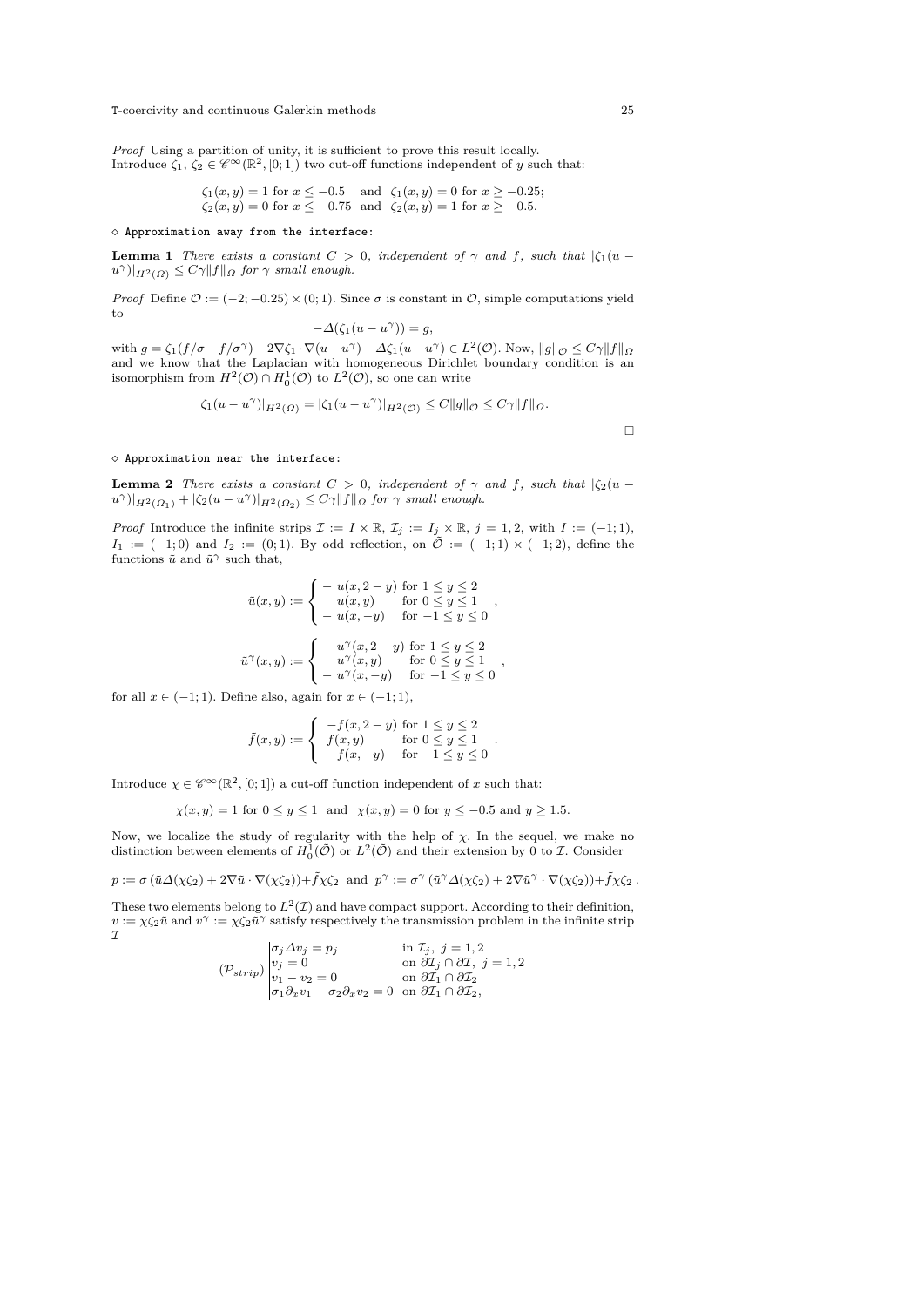*.*

$$
(\mathcal{P}_{strip}^{\gamma})\begin{vmatrix} \sigma_j^{\gamma}\Delta v_j^{\gamma}=p_j^{\gamma} & \text{in }\mathcal{I}_j,\ j=1,2\\ v_j^{\gamma}=0 & \text{on }\partial\mathcal{I}_j\cap\partial\mathcal{I},\ j=1,2\\ v_1^{\gamma}-v_2^{\gamma}=0 & \text{on }\partial\mathcal{I}_1\cap\partial\mathcal{I}_2\\ \sigma_1^{\gamma}\partial_x v_1^{\gamma}-\sigma_2^{\gamma}\partial_x v_2^{\gamma}=0 & \text{on }\partial\mathcal{I}_1\cap\partial\mathcal{I}_2. \end{vmatrix}
$$

Applying the Fourier transform with respect to *y* to the equations of  $(\mathcal{P}_{strip})$  and  $(\mathcal{P}_{strip}^{\gamma})$  $\int_{-\infty}^{+\infty} e^{-\lambda y} v(x, y) dy$  and  $x \mapsto \hat{v}^{\gamma}(x, \lambda) :=$  $\int_{-\infty}^{+\infty} e^{-\lambda y} v^{\gamma}(x, y) dy$  are respectively governed by

$$
(\hat{\mathcal{P}}_{strip})\begin{vmatrix} \sigma_j(\partial_x^2 + \lambda^2) \hat{v}_j(x,\lambda) = \hat{p}_j(x,\lambda) & \text{in } \mathcal{I}_j, \ j = 1, 2 \\ \hat{v}_1(-1,\lambda) = \hat{v}_2(1,\lambda) = 0 \\ \hat{v}_1(0,\lambda) = \hat{v}_2(0,\lambda) \\ \sigma_1 \partial_x \hat{v}_1(0,\lambda) = \sigma_2 \partial_x \hat{v}_2(0,\lambda), \\ \sigma_j(\partial_x^2 + \lambda^2) \hat{v}_j(x,\lambda) = \hat{p}_j^{\gamma}(x,\lambda) & \text{in } \mathcal{I}_j, \ j = 1, 2 \\ (\hat{\mathcal{P}}_{strip})\begin{vmatrix} \sigma_j^{\gamma}(\partial_x^2 + \lambda^2) \hat{v}_j^{\gamma}(x,\lambda) = \hat{p}_j^{\gamma}(x,\lambda) & \text{in } \mathcal{I}_j, \ j = 1, 2 \\ \hat{v}_1^{\gamma}(-1,\lambda) = \hat{v}_2^{\gamma}(1,\lambda) = 0 \\ \hat{v}_1^{\gamma}(0,\lambda) = \hat{v}_2^{\gamma}(0,\lambda) \\ \sigma_1^{\gamma} \partial_x \hat{v}_1^{\gamma}(0,\lambda) = \sigma_2^{\gamma} \partial_x \hat{v}_2^{\gamma}(0,\lambda). \end{vmatrix}
$$

**Lemma 3** *There exists a constant C independent* of  $\lambda \in \mathbb{R}$ *i* and  $\gamma$  *such that* 

$$
\sum_{j=1}^2 |\hat{v}_j - \hat{v}_j^{\gamma}|_{H^2(I_j)} + |\lambda|^2 \|\hat{v}_j - \hat{v}_j^{\gamma}\|_{L^2(I)} \le C\gamma \|\hat{p}\|_{L^2(I)},
$$

*for γ small enough.*

*Proof* Denote respectively  $(\cdot, \cdot)$ ,  $(\cdot, \cdot)_1$ ,  $(\cdot, \cdot)_2$  the scalar products of  $L^2(I)$ ,  $L^2(I_1)$  and  $L^2(I_2)$ .<br>Define  $\tau := i\lambda \in \mathbb{R}$ . Introduce the sesquilinear forms defined by, for  $\varphi, \psi \in H_0^1(I)$ ,

$$
d(\varphi, \psi) := \sum_{j=1}^{2} \left( \sigma_j(\varphi_j', \psi_j')_j + \tau^2 \sigma_j(\varphi_j, \psi_j)_j \right);
$$
  

$$
d^{\gamma}(\varphi, \psi) := \sum_{j=1}^{2} \left( \sigma_j^{\gamma}(\varphi_j', \psi_j')_j + \tau^2 \sigma_j^{\gamma}(\varphi_j, \psi_j)_j \right)
$$

Let us first study the form *d*. Since *d* is not coercive on  $H_0^1(I) \times H_0^1(I)$ , we use the T-coercivity method in 1D. Introduce the operator  $R_1^{1D}$  such that  $(R_1^{1D}\varphi_1)(x) = \varphi_1(-x)$  (||| $R_1^{1D}$ ||| = 1) and the isomorphism  $(T_1^{1D} \circ T_1^{1D} = I)$  of  $H_0^1(I)$  defined by

$$
\mathtt{T}_1^{1D}\varphi:=\left\{\begin{matrix}\varphi_1&\text{on }I_1\\ -\varphi_2+2R_1^{1D}\varphi_1&\text{on }I_2\end{matrix}\right. .
$$

For all  $\varphi \in H_0^1(I)$ , one can write, using Young's inequality, for all  $\eta > 0$ ,

$$
|\sigma_1^{-1}d(\varphi, \mathbf{T}_1^{1D}\varphi)| = |(\varphi_1', \varphi_1')_1 + \tau^2(\varphi_1, \varphi_1)_1 + |\sigma_2/\sigma_1|((\varphi_2', \varphi_2')_2 + \tau^2(\varphi_2, \varphi_2)_2) + 2(\sigma_2/\sigma_1)((\varphi_2', (R_1^{1D}\varphi_1)')_2 + \tau^2(\varphi_2, (R_1^{1D}\varphi_1))_2)|
$$
  
\n
$$
\geq (1 - \eta^{-1}|\sigma_2/\sigma_1|)((\varphi_1', \varphi_1')_1 + \tau^2(\varphi_1, \varphi_1)_1)
$$
  
\n
$$
+ |\sigma_2/\sigma_1|(1 - \eta)((\varphi_2', \varphi_2')_2 + \tau^2(\varphi_2, \varphi_2)_2).
$$

Thus, as  $|\sigma_2/\sigma_1| = |\kappa_{\sigma}| < 1$ , taking  $\eta$  such that  $|\sigma_2/\sigma_1| < \eta < 1$ , one infers the existence of a constant  $C$  independent of  $\tau$  such that

$$
|d(\varphi, \mathbf{T}_1^{1D}\varphi)| \ge C((\varphi', \varphi') + \tau^2(\varphi, \varphi)), \forall \varphi \in H_0^1(I). \tag{40}
$$

One deduces

$$
\begin{array}{l} C((\hat{v}'-\hat{v}^{\gamma\prime},\hat{v}'-\hat{v}^{\gamma\prime})+\tau^2(\hat{v}-\hat{v}^{\gamma},\hat{v}-\hat{v}^{\gamma})) \\ \leq |d(\hat{v}-\hat{v}^{\gamma},\mathbf{T}_1^{1D}(\hat{v}-\hat{v}^{\gamma}))| \\ = |d(\hat{v},\mathbf{T}_1^{1D}(\hat{v}-\hat{v}^{\gamma})) - d(\hat{v}^{\gamma},\mathbf{T}_1^{1D}(\hat{v}-\hat{v}^{\gamma}))| \\ = |d(\hat{v},\mathbf{T}_1^{1D}(\hat{v}-\hat{v}^{\gamma})) - d^{\gamma}(\hat{v}^{\gamma},\mathbf{T}_1^{1D}(\hat{v}-\hat{v}^{\gamma}))| \\ \leq |(\hat{p}-\hat{p}^{\gamma},\mathbf{T}_1^{1D}(\hat{v}-\hat{v}^{\gamma}))| + |(d^{\gamma}-d)(\hat{v}^{\gamma},\mathbf{T}_1^{1D}(\hat{v}-\hat{v}^{\gamma}))|. \end{array}
$$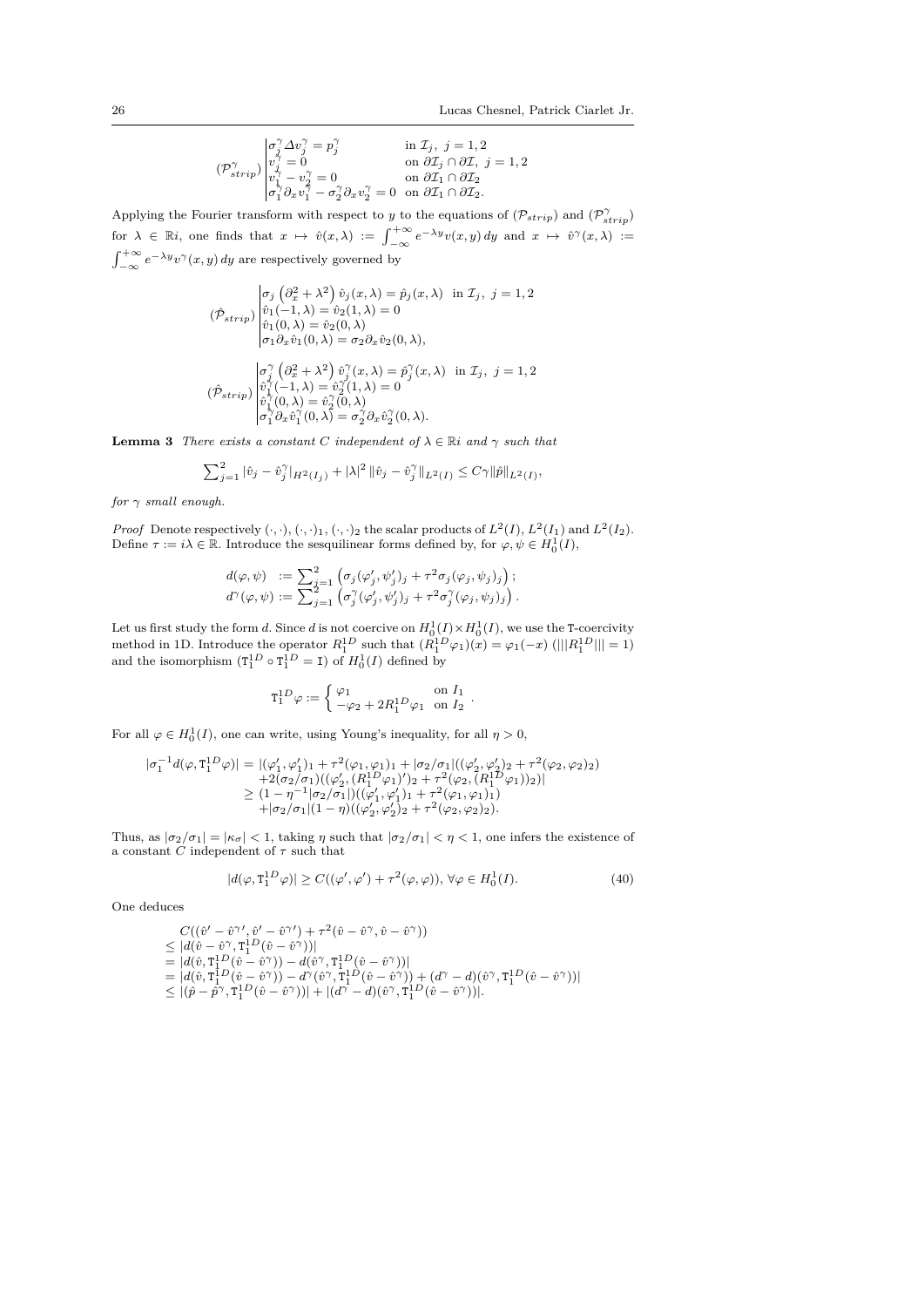Since,  $\|\hat{p} - \hat{p}^{\gamma}\|_{L^2(I)} \leq C\gamma \|\hat{p}\|_{L^2(I)}$ , one finds that the sequence  $(\|\hat{v}^{\gamma}\|_{H^1(I)})_{\gamma}$  is bounded, and then that

$$
|\hat{v} - \hat{v}^{\gamma}|_{H^{1}(I)} + |\lambda|^{2} \|\hat{v} - \hat{v}^{\gamma}\|_{L^{2}(I)} \leq C\gamma \|\hat{p}\|_{L^{2}(I)},
$$
\n(41)

for  $\gamma$  small enough. Noticing that  $\sigma_j(\lambda^2 \hat{v} + (\hat{v})'') = \hat{p}_j$  and  $\sigma_j^{\gamma}(\lambda^2 \hat{v}^{\gamma} + (\hat{v}^{\gamma})'') = \hat{p}_j^{\gamma}, j = 1, 2$ , lemma 3 is proved.

With the help of the Parseval identity (see the lemma 5.2.4 of [15]), one finds  $|v-v^{\gamma}|_{H^2(\mathcal{I}_1)} +$  $|v - v^{\gamma}|_{H^2(\mathcal{I}_2)} \leq C_{\gamma} \|p\|_{\mathcal{I}}$ . Since  $v = \zeta_2 u$  and  $v^{\gamma} = \zeta_2 u^{\gamma}$  for  $(x, y) \in (-1, 1) \times (0, 1)$ , one obtains the result of lemma 2 noticing that  $||p||_{\mathcal{I}} \leq C||f||_{\Omega}$ .

 $\diamond$  Conclusion of the proof of proposition 4: According to lemmas 1 and 2, one has

$$
|u - u^{\gamma}|_{H^2(\Omega_1)} + |u - u^{\gamma}|_{H^2(\Omega_2)} \leq |\zeta_1(u - u^{\gamma})|_{H^2(\Omega)} + |\zeta_2(u - u^{\gamma})|_{H^2(\Omega_1)} + |\zeta_2(u - u^{\gamma})|_{H^2(\Omega_2)} \leq C\gamma||f||_{\Omega}.
$$

Consequently, using proposition 2 yields

$$
|u^{\gamma}|_{H^2(\Omega_1)} + |u^{\gamma}|_{H^2(\Omega_2)} \leq C\gamma \|f\|_{\Omega} + |u|_{H^2(\Omega_1)} + |u|_{H^2(\Omega_2)}
$$
  

$$
\leq C \|f\|_{\Omega}.
$$

This concludes the proof.

# **References**

- 1. Bonnet-Ben Dhia, A.-S., Chesnel, L., Ciarlet Jr., P.: *T*-coercivity for scalar interface problems between dielectrics and metamaterials. Math. Mod. Num. Anal. **46**, 1363– 1387 (2012)
- 2. Bonnet-Ben Dhia, A.-S., Chesnel, L., Claeys, X.: Radiation condition for a non smooth interface between dielectric and metamaterial (submitted)
- 3. Bonnet-Ben Dhia, A.-S., Ciarlet Jr., P., Zwölf, C.-M.: Time harmonic wave diffraction problems in materials with sign-shifting coefficients. J. Comput. Appl. Math **234**, 1912– 1919 (2010). Corrigendum J. Comput. Appl. Math., 234:2616, 2010. Eight International Conference on Mathematical and Numerical Aspects of Waves (Waves 2007)
- 4. Bonnet-Ben Dhia, A.-S., Dauge, M., Ramdani, K.: Analyse spectrale et singularités d'un problème de transmission non coercif. C. R. Acad. Sci. Paris, Ser. I **328**, 717–720 (1999)
- 5. Brezzi, F., Fortin, M.: Mixed and hybrid finite element methods. Springer Series In Computational Mathematics, New York (1991)
- 6. Chesnel, L., Ciarlet, Jr., P.: Compact imbeddings in electromagnetism with interfaces between classical materials and meta-materials. SIAM J. Math. Anal. **43**, 2150–2169 (2011)
- 7. Chung, E.T., Ciarlet, Jr., P.: Scalar transmission problems between dielectrics and metamaterials: *T*-coercivity for the Discontinuous Galerkin approach. Technical Report, CUHK-2011-01, Chinese University of Hong Kong, Hong Kong (2011)
- 8. Ciarlet Jr., P.: *T*-coercivity: Application to the discretization of Helmholtz-like problems. Computers and Mathematics with Applications (to appear)
- 9. Costabel, M., Stephan, E.: A direct boundary integral method for transmission problems. J. of Math. Anal. and Appl. **106**, 367–413 (1985)
- 10. Dauge, M., Texier, B.: Problèmes de transmission non coercifs dans des polygones. http://hal.archives-ouvertes.fr/docs/00/56/23/29/PDF/BenjaminT\_arxiv.pdf (2010)
- 11. Engheta, N.: An idea for thin subwavelength cavity resonator using metamaterials with negative permittivity and permeability. IEEE Antennas Wireless Propag. Lett. **1**, 10–13 (2002)
- 12. Ern, A., Guermond, J.-L.: Theory and practice of finite elements. Springer-Verlag, Berlin (2004)
- 13. Genov, D.A., Zhang, S., Zhang, X.: Mimicking celestial mechanics in metamaterials. Nature Physics **5**(9), 687 (2009)